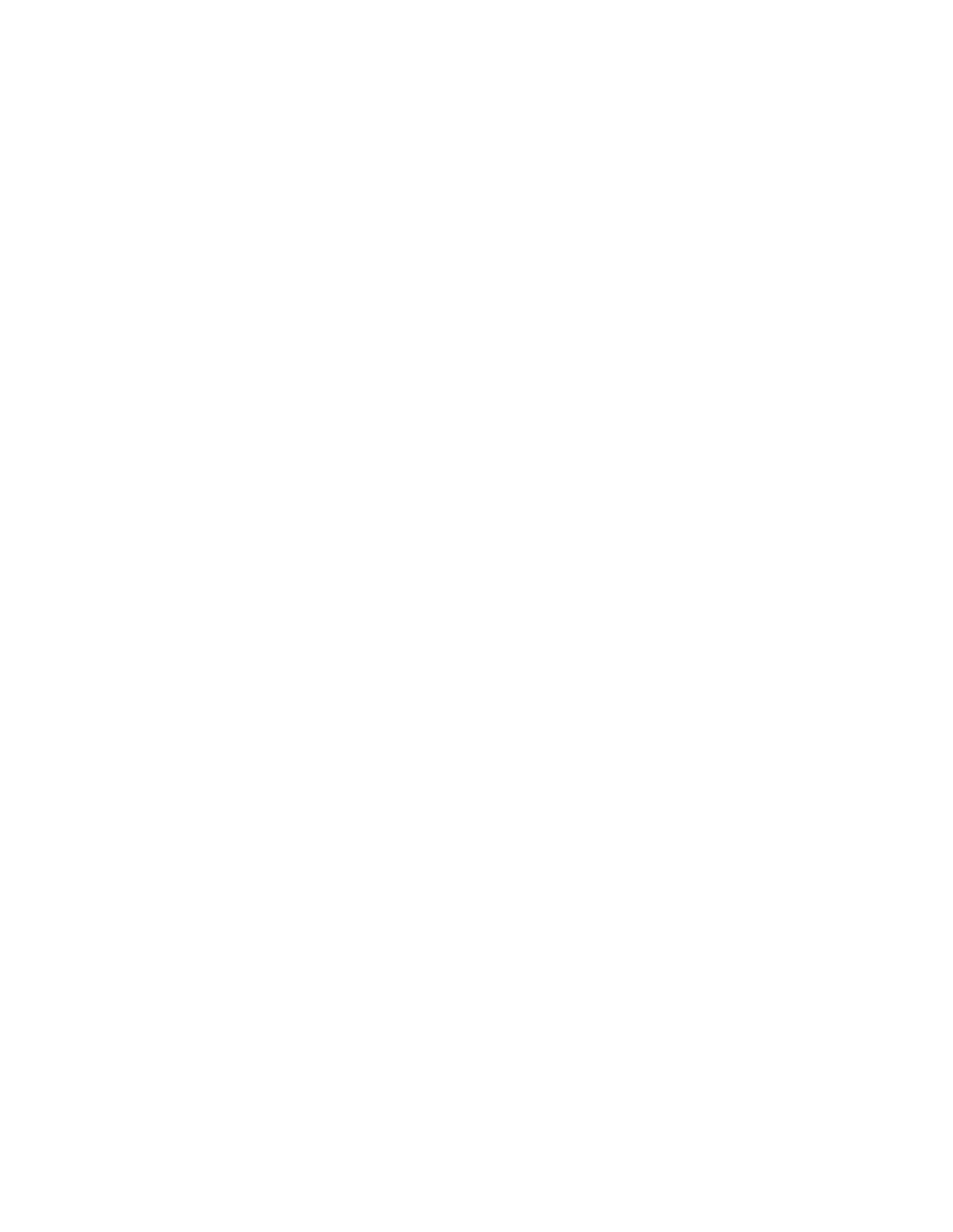## **Table of Contents**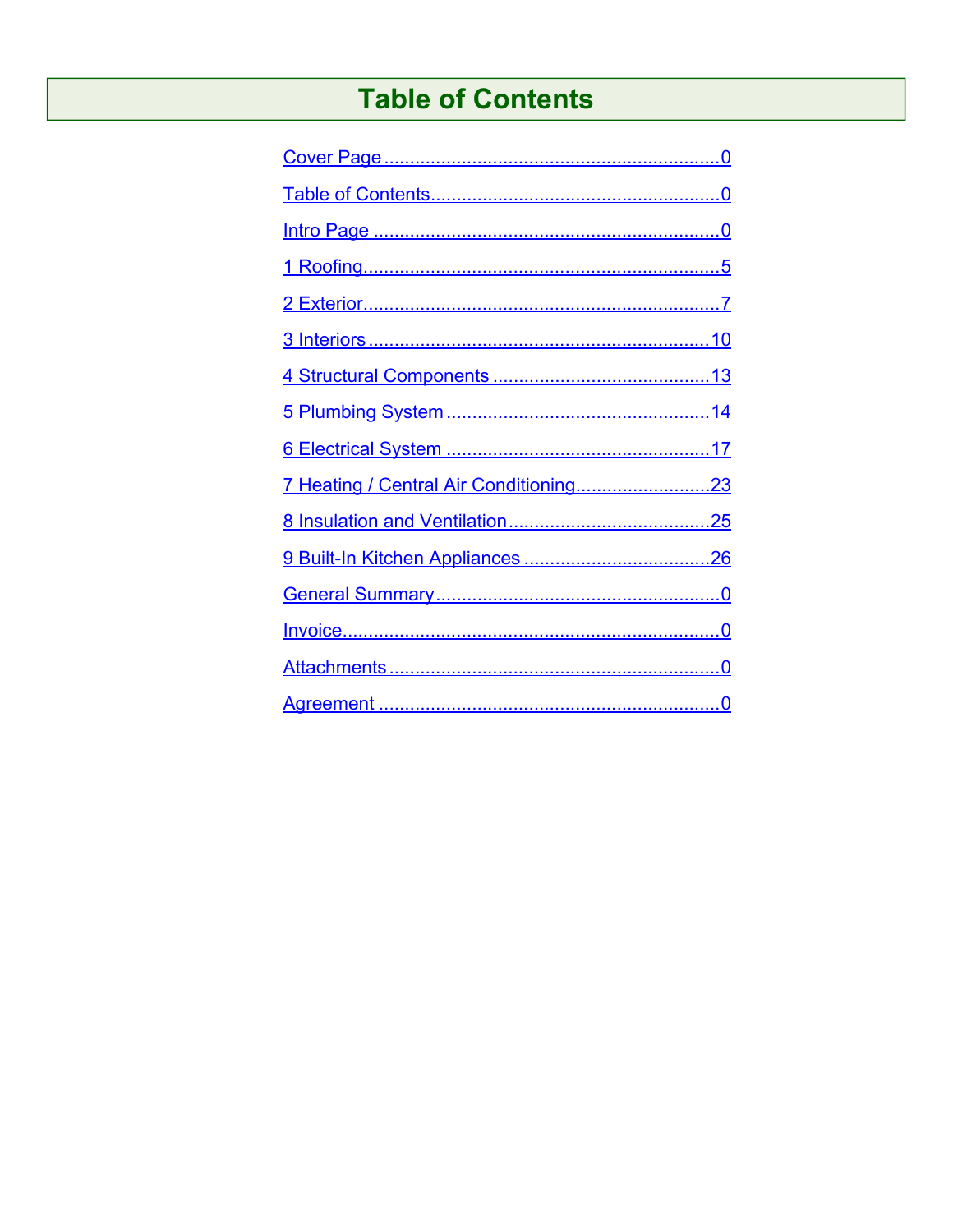| <b>Date: 12/27/2012</b>  | Time:                            | <b>Report ID: Sample</b>         |
|--------------------------|----------------------------------|----------------------------------|
| Property:<br>Sample Ave. | <b>Customer:</b><br>Mr. John Doe | <b>Real Estate Professional:</b> |
| Marquette MI 49855       |                                  |                                  |

#### **Comment Key or Definitions**

The following definitions of comment descriptions represent this inspection report. All comments by the inspector should be considered before purchasing this home. Any recommendations by the inspector to repair or replace suggests a second opinion or further inspection by a qualified contractor. All costs associated with further inspection fees and repair or replacement of item, component or unit should be considered before you purchase the property.

**Inspected (IN)** = I visually observed the item, component or unit and if no other comments were made then it appeared to be functioning as intended allowing for normal wear and tear.

**Not Inspected (NI)**= I did not inspect this item, component or unit and made no representations of whether or not it was functioning as intended and will state a reason for not inspecting.

**Not Present (NP)** = This item, component or unit is not in this home or building.

**Repair or Replace (RR)** = The item, component or unit is not functioning as intended, or needs further inspection by a qualified contractor. Items, components or units that can be repaired to satisfactory condition may not need replacement.

| In Attendance:                     | Type of building:       | Approximate age of building:          |  |  |  |  |  |  |
|------------------------------------|-------------------------|---------------------------------------|--|--|--|--|--|--|
| Customer, Customer and their agent | Single Family (2 story) | Over 50 Years                         |  |  |  |  |  |  |
| Temperature:                       | Weather:                | <b>Ground/Soil surface condition:</b> |  |  |  |  |  |  |
| Below 32 (F) = $0$ (C)             | Snow                    | Wet                                   |  |  |  |  |  |  |
| Rain in last 3 days:               | <b>Radon Test:</b>      | <b>Water Test:</b>                    |  |  |  |  |  |  |
| N <sub>o</sub>                     | No                      | No                                    |  |  |  |  |  |  |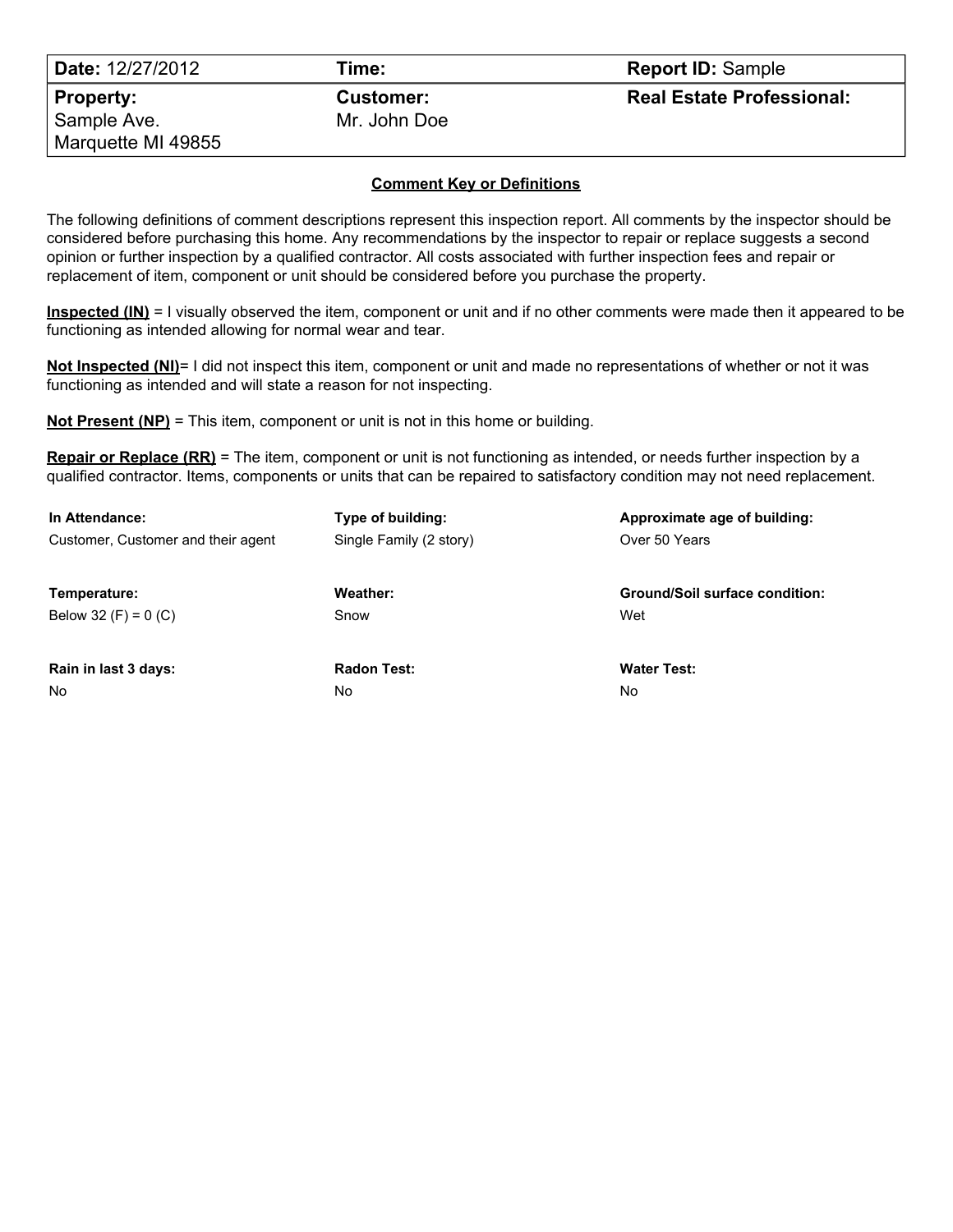### <span id="page-4-0"></span>**1. Roofing**

The home inspector shall observe: Roof covering; Roof drainage systems; Flashings; Skylights, chimneys, and roof penetrations; and Signs of' leaks or abnormal condensation on building components. The home inspector shall: Describe the type of roof covering materials; and Report the methods used to observe the roofing. The home inspector is not required to: Walk on the roofing; or Observe attached accessories including but not limited to solar systems, antennae, and lightning arrestors.

|     |                                                                          |    |          | IN NI NP RR | <b>Styles &amp; Materials</b>              |
|-----|--------------------------------------------------------------------------|----|----------|-------------|--------------------------------------------|
| 1.0 | <b>Roof Coverings</b>                                                    |    |          |             | <b>Roof Covering:</b><br>3-Tab fiberglass  |
| 1.1 | <b>Flashings</b>                                                         |    |          |             | <b>Viewed roof covering</b>                |
| 1.2 | Skylights, Chimneys and Roof Penetrations                                |    |          |             | from:<br><b>Binoculars</b>                 |
|     | 1.3   Roof Drainage Systems                                              |    |          |             | Sky Light(s):<br>None                      |
|     | IN= Inspected, NI= Not Inspected, NP= Not Present, RR= Repair or Replace | IN | NI NP RR |             | <b>Chimney (exterior):</b><br><b>Brick</b> |

#### **Comments:**

#### **1.1** e

**1.2** (1) The chimney cap is in need of repair. Further deterioration could allow water to seep into chimney and shorten it's life.



1.2 Picture 1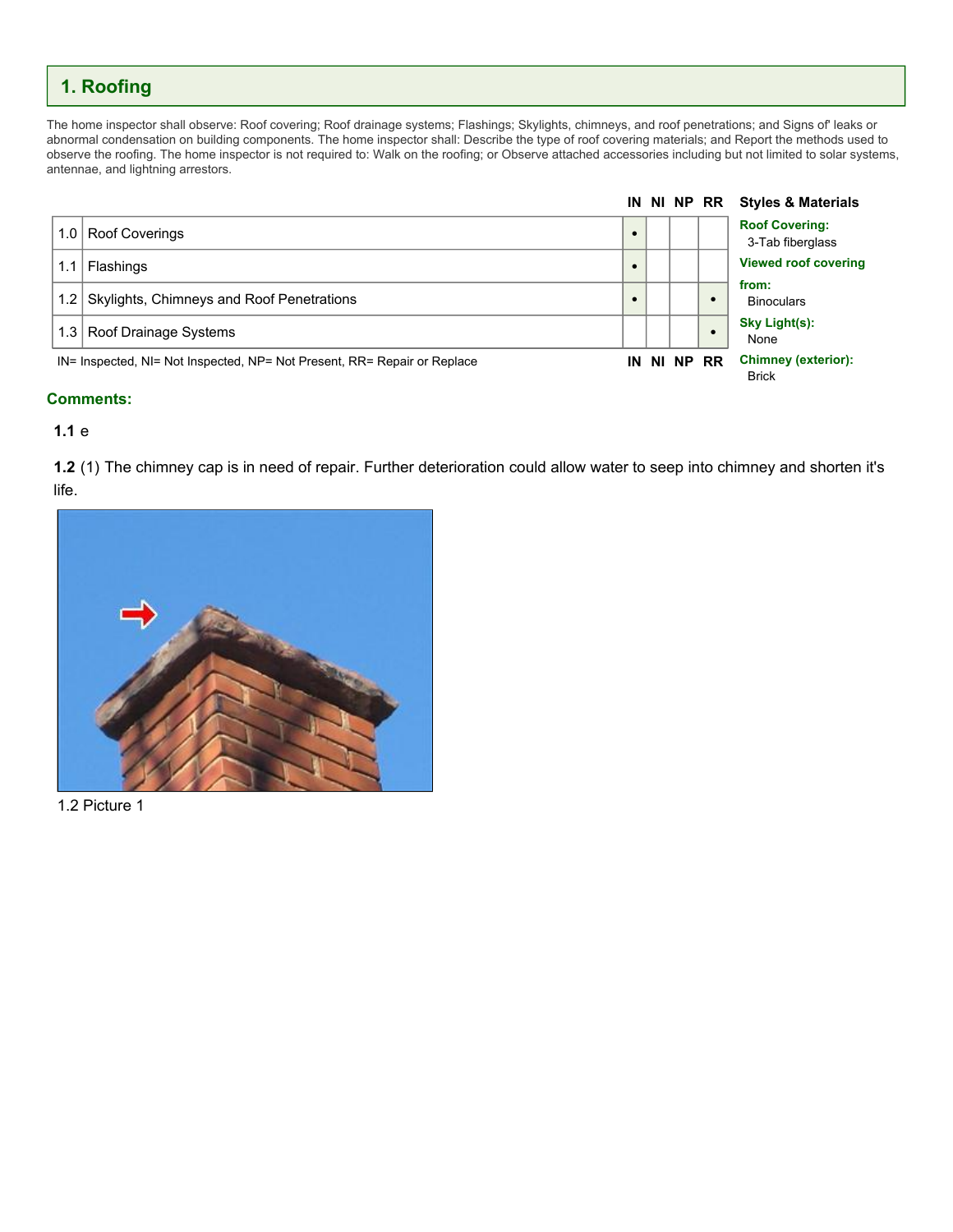(2) A repair was made to the chimney flashing. While flashing was visible from the bottom, I could not determine if proper step flashing and counter flashing were present. Minor signs of previous moisture intrusion were visible on the chimney brick in the attic. I recommend monitoring the chimney in the attic for moisture in the future.



1.2 Picture 2

**1.3** The downspouts are missing at the covered porch. Erosion can continue or become worse if not corrected possibly leading to water intrusion. I recommend repair.



1.3 Picture 1

The roof of the home was inspected and reported on with the above information. While the inspector makes every effort to find all areas of concern, some areas can go unnoticed. Roof coverings and skylights can appear to be leak proof during inspection and weather conditions. Our inspection makes an attempt to find a leak but sometimes cannot. Please be aware that the inspector has your best interest in mind. Any repair items mentioned in this report should be considered before purchase. It is recommended that qualified contractors be used in your further inspection or repair issues as it relates to the comments in this inspection report.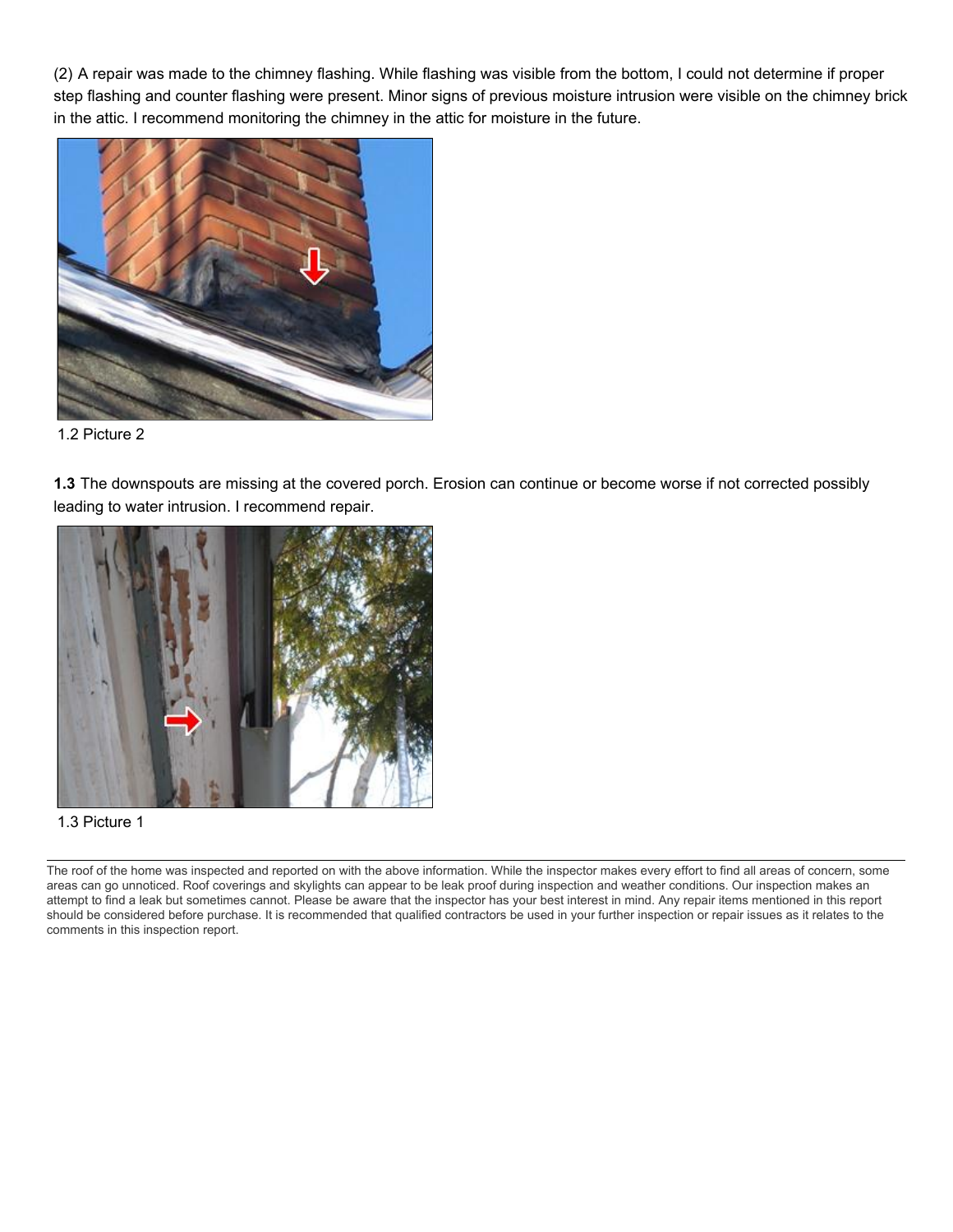### <span id="page-6-0"></span>**2. Exterior**



The home inspector shall observe: Wall cladding, flashings, and trim; Entryway doors and a representative number of windows; Garage door operators; Decks, balconies, stoops, steps, areaways, porches and applicable railings; Eaves, soffits, and fascias; and Vegetation, grading, drainage, driveways, patios, walkways, and retaining walls with respect to their effect on the condition of the building. The home inspector shall: Describe wall cladding materials; Operate all entryway doors and a representative number of windows; Operate garage doors manually or by using permanently installed controls for any garage door operator; Report whether or not any garage door operator will automatically reverse or stop when meeting reasonable resistance during closing; and Probe exterior wood components where deterioration is suspected. The home inspector is not required to observe: Storm windows, storm doors, screening, shutters, awnings, and similar seasonal accessories; Fences; Presence of safety glazing in doors and windows; Garage door operator remote control transmitters; Geological conditions; Soil conditions; Recreational facilities (including spas, saunas, steam baths, swimming pools, tennis courts, playground equipment, and other exercise, entertainment, or athletic facilities); Detached buildings or structures; or Presence or condition of buried fuel storage tanks. The home inspector is not required to: Move personal items, panels, furniture, equipment, plant life, soil, snow, ice or debris that obstructs access or visibility.

|     |                                                                                                                                                        |            |          |           | IN NI NP RR Styles & Materials        |
|-----|--------------------------------------------------------------------------------------------------------------------------------------------------------|------------|----------|-----------|---------------------------------------|
| 2.0 | Wall Cladding Flashing and Trim                                                                                                                        | $\bullet$  |          |           | <b>Siding Style:</b><br>Lap           |
| 2.1 | Doors (Exterior)                                                                                                                                       | $\epsilon$ |          |           | <b>Siding Material:</b><br>Wood       |
| 22  | Windows                                                                                                                                                |            |          | $\bullet$ | <b>Exterior Entry Doors:</b>          |
| 2.3 | Decks, Balconies, Stoops, Steps, Areaways, Porches, Patio/Cover and Applicable<br>Railings                                                             |            |          | $\bullet$ | Wood<br>Steel<br><b>Appurtenance:</b> |
| 2.4 | Vegetation, Grading, Drainage, Driveways, Patio Floor, Walkways and Retaining<br>Walls (With respect to their effect on the condition of the building) |            |          |           | Deck with steps<br>Covered porch      |
| 2.5 | Eaves, Soffits and Fascias                                                                                                                             |            |          | $\bullet$ | Driveway:<br>Concrete                 |
|     | IN= Inspected, NI= Not Inspected, NP= Not Present, RR= Repair or Replace                                                                               | IN         | NI NP RR |           |                                       |

#### **Comments:**

**2.2** Broken exterior window frame and missing glazing in north window of dining room. This is a safety issue that should be addressed. I recommend a professional repair or replace the frame.



2.2 Picture 1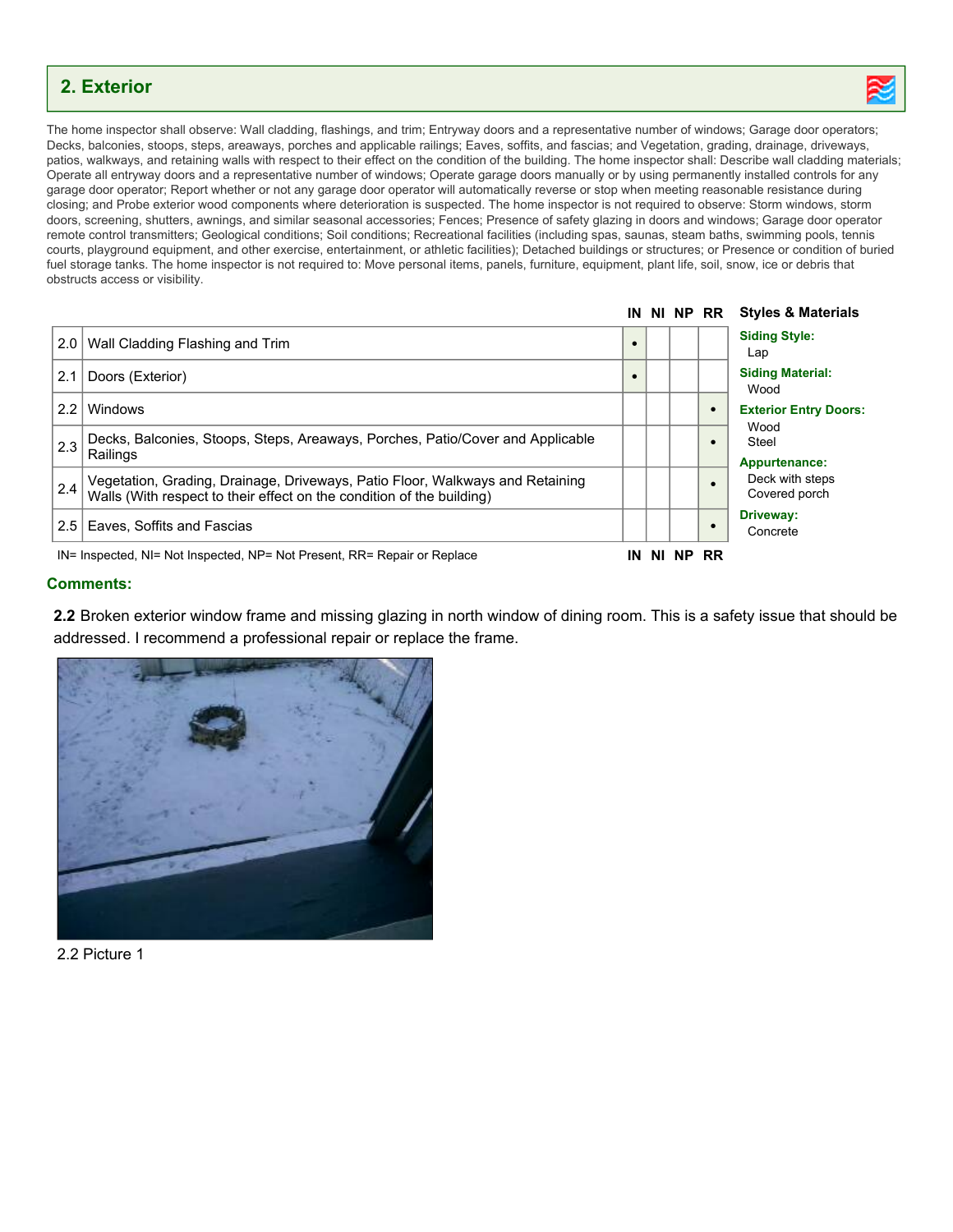**2.3** The guarding for the rear porch is spaced too far apart for safety and the guarding and handrail material is inadequate. This should be repaired by a qualified contractor.



2.3 Picture 1

**2.4** Recommend trimming this tree branch to prevent damage to the roof and siding.



2.4 Picture 1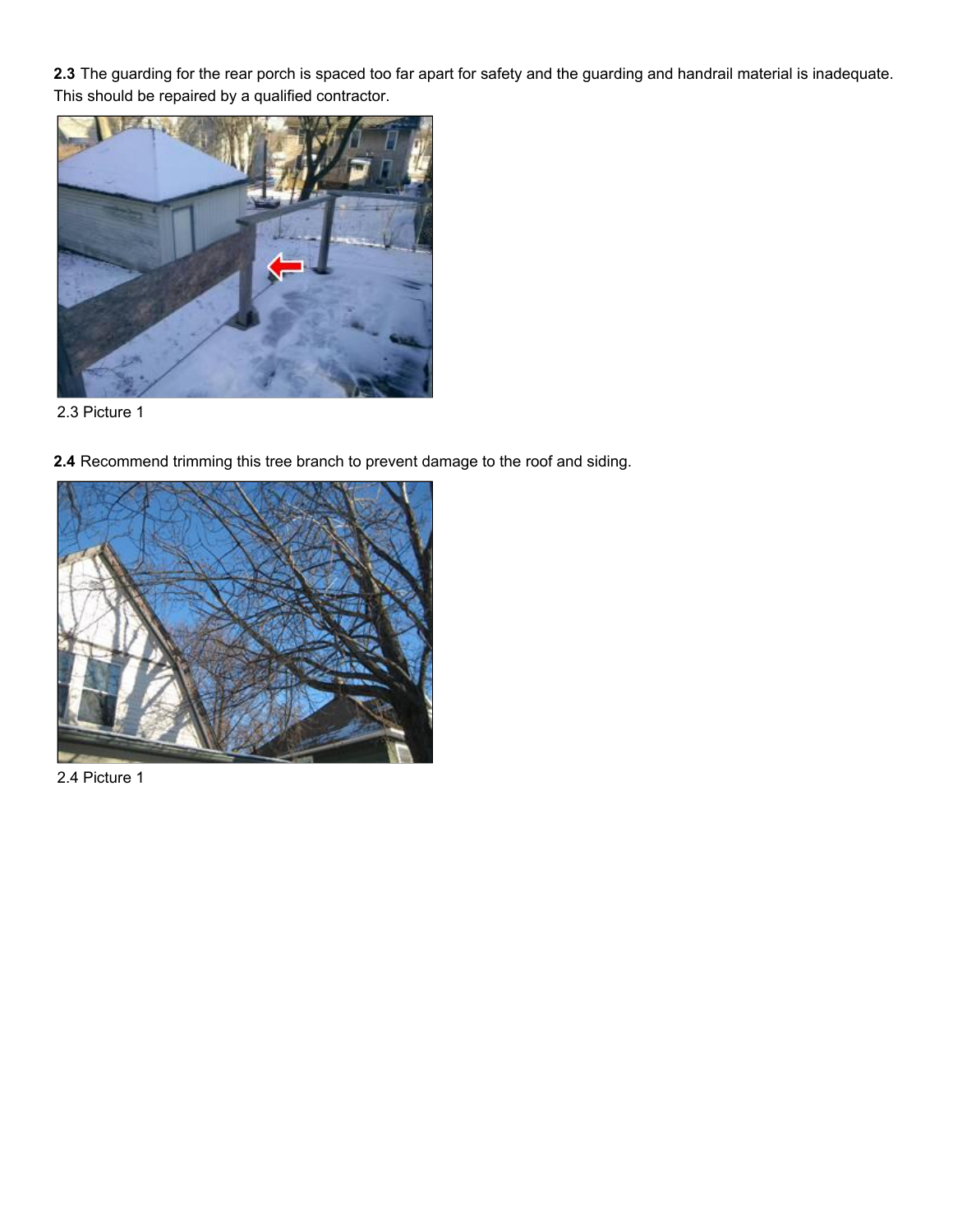**2.5** The paint on several soffits and fascia is failing. I recommend prepping and painting these areas.



#### 2.5 Picture 1

The exterior of the home was inspected and reported on with the above information. While the inspector makes every effort to find all areas of concern, some areas can go unnoticed. Please be aware that the inspector has your best interest in mind. Any repair items mentioned in this report should be considered before purchase. It is recommended that qualified contractors be used in your further inspection or repair issues as it relates to the comments in this inspection report.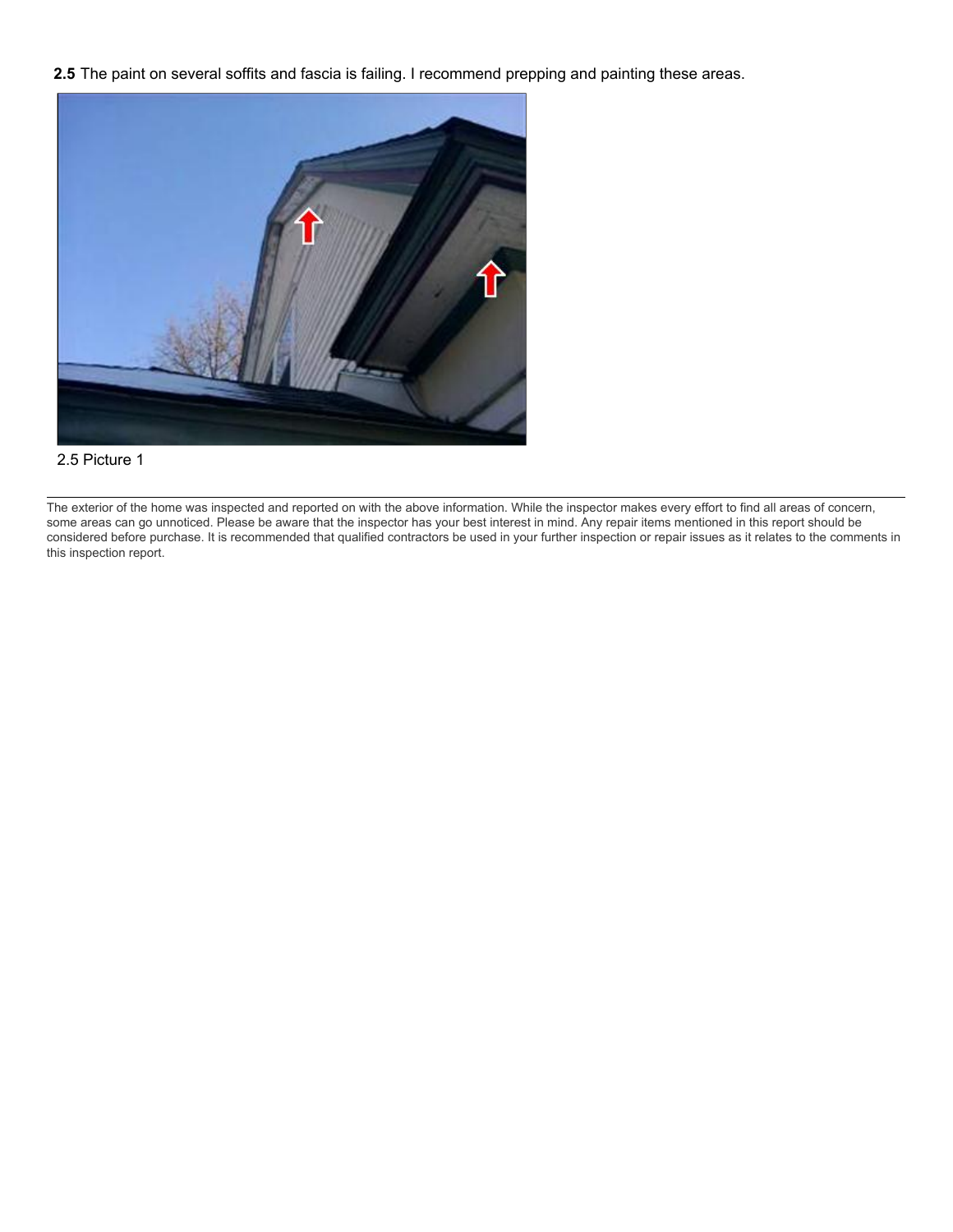### <span id="page-9-0"></span>**3. Interiors**

The home inspector shall observe: Walls, ceiling, and floors; Steps, stairways, balconies, and railings; Counters and a representative number of installed cabinets; and A representative number of doors and windows. The home inspector shall: Operate a representative number of windows and interior doors; and Report signs of abnormal or harmful water penetration into the building or signs of abnormal or harmful condensation on building components. The home inspector is not required to observe: Paint, wallpaper, and other finish treatments on the interior walls, ceilings, and floors; Carpeting; or Draperies, blinds, or other window treatments.



#### **Comments:**

**3.1** (1) The plaster on the wall shows wet stains indicating moisture intrusion did or still may occur at the Dining Room. The moisture meter was used and it did not indicate an active leak. A qualified contractor should repair or replace as needed.



3.1 Picture 1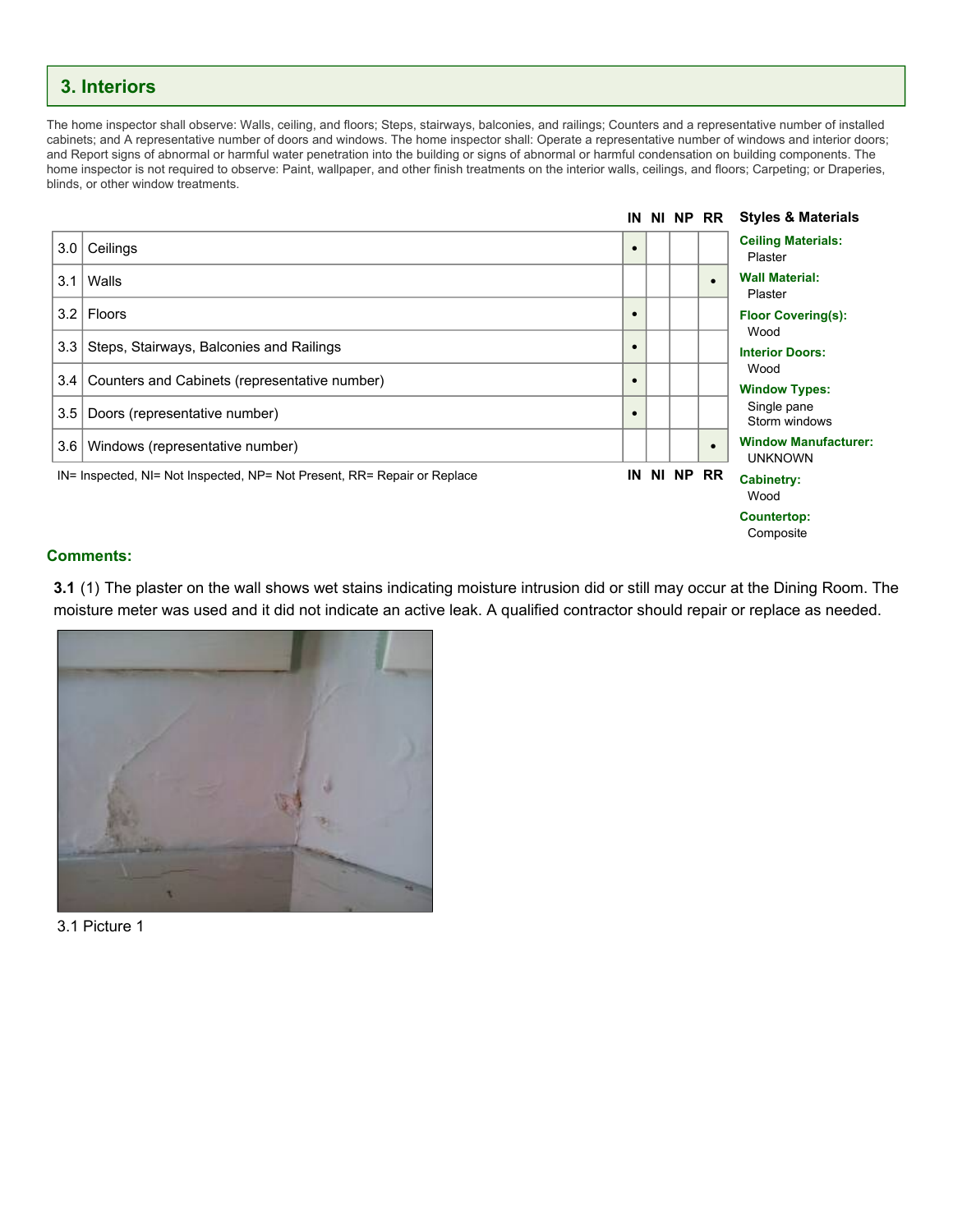(2) The plaster on several of the upstairs closet walls shows wet stains indicating moisture or intrusion did or still may occur. The moisture meter was used and it did not indicate an active leak. A qualified contractor should inspect and repair as needed A qualified contractor should inspect and repair as needed.



3.1 Picture 2 3.1 Picture 3

**3.3** outside porch railing is unsafe and should be replaced

**3.6** (1) One window pane is completely broken with sharp glass remaining in the frame at a stairway landing window. An occupant could cut themselves on the glass. In addition, this can cause heat loss in winter. A qualified person should repair or replace.



3.6 Picture 1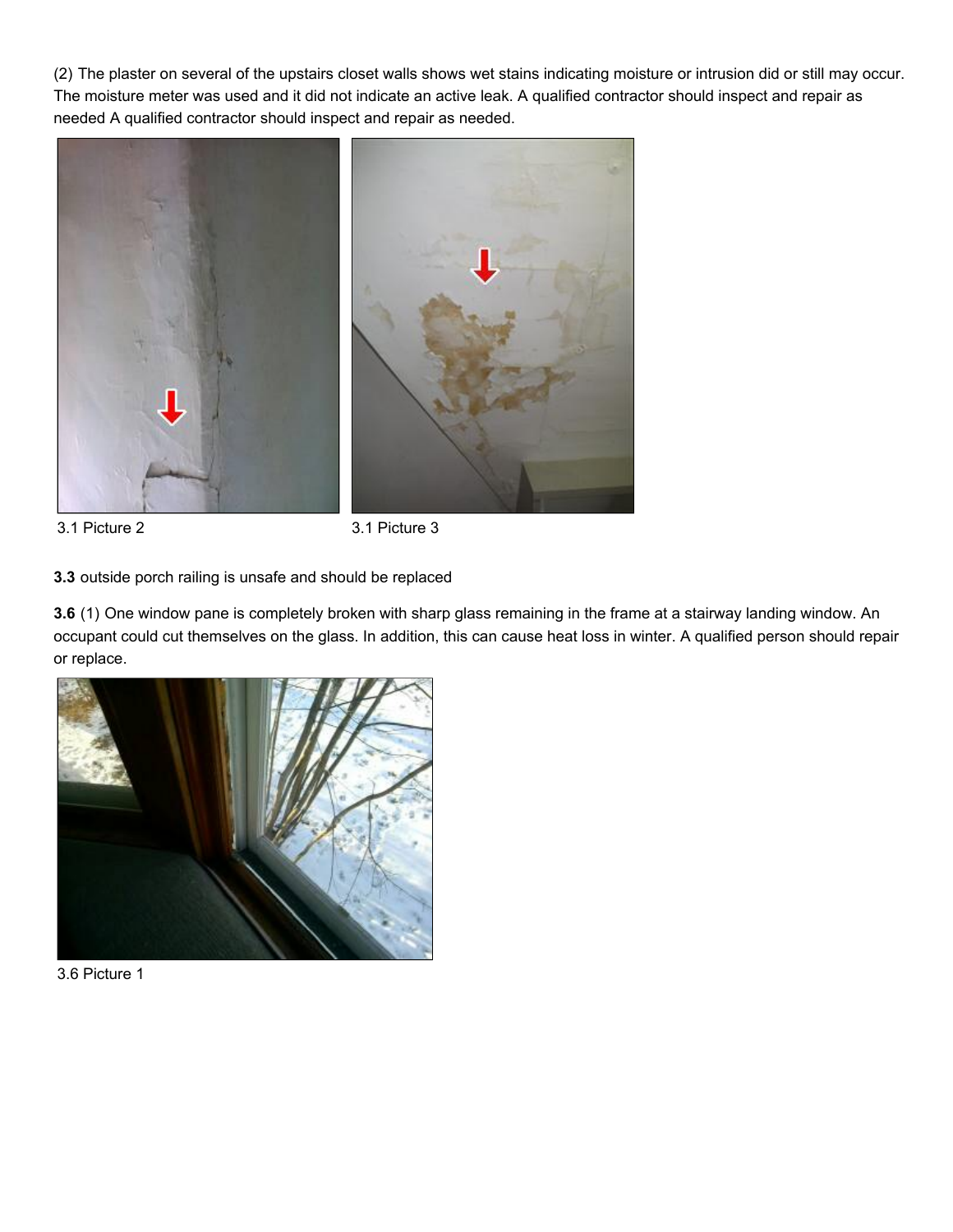(2) Window pane has become dislodged from framing and glazing is missing. I recommend repairing for safety and energy efficiency.



3.6 Picture 2

(3) Cracked window pane on one of the east windows in the living room.



3.6 Picture 3

The interior of the home was inspected and reported on with the above information. While the inspector makes every effort to find all areas of concern, some areas can go unnoticed. The inspection did not involve moving furniture and inspecting behind furniture, area rugs or areas obstructed from view. Please be aware that the inspector has your best interest in mind. Any repair items mentioned in this report should be considered before purchase. It is recommended that qualified contractors be used in your further inspection or repair issues as it relates to the comments in this inspection report.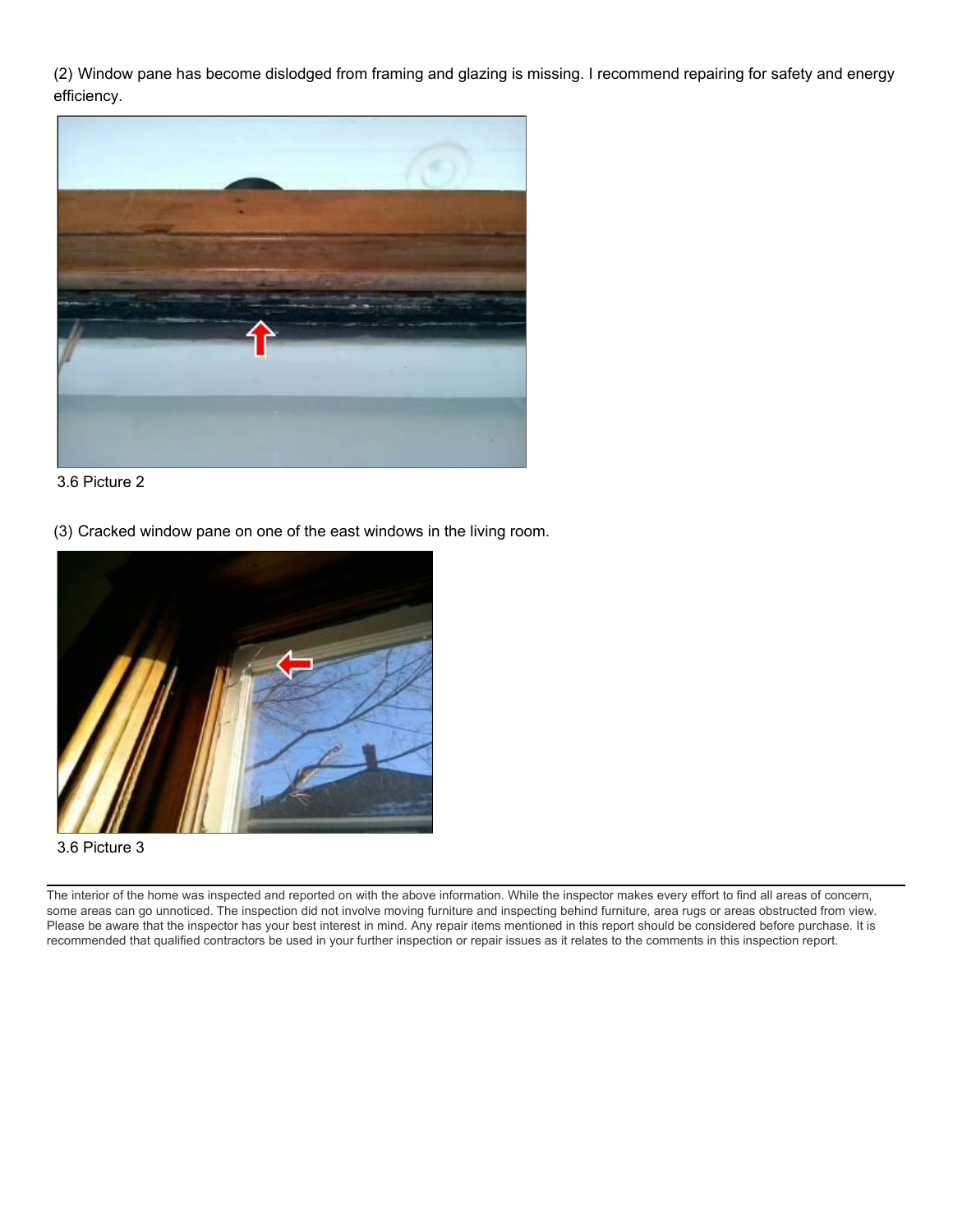### <span id="page-12-0"></span>**4. Structural Components**

The Home Inspector shall observe structural components including foundations, floors, walls, columns or piers, ceilings and roof. The home inspector shall describe the type of Foundation, floor structure, wall structure, columns or piers, ceiling structure, roof structure. The home inspector shall: Probe structural components where deterioration is suspected; Enter under floor crawl spaces, basements, and attic spaces except when access is obstructed, when entry could damage the property, or when dangerous or adverse situations are suspected; Report the methods used to observe under floor crawl spaces and attics; and Report signs of abnormal or harmful water penetration into the building or signs of abnormal or harmful condensation on building components. The home inspector is not required to: Enter any area or perform any procedure that may damage the property or its components or be dangerous to or adversely effect the health of the home inspector or other persons.



#### **Comments:**

**4.0** (1) Visible signs of water intrusion in the basement are present from water stains on basement floor. I am unable to determine the extent of intrusion or how often it occurs. It is recommend to monitor and repair as needed.

(2) Multiple crack(s) and spalling in the foundation wall at the (East side of home). The previous repair to wall does not appear adequate. A qualified licensed contractor should inspect further and repair as needed.



#### 4.0 Picture 1

The structure of the home was inspected and reported on with the above information. While the inspector makes every effort to find all areas of concern, some areas can go unnoticed. Please be aware that the inspector has your best interest in mind. Any repair items mentioned in this report should be considered before purchase. It is recommended that qualified contractors be used in your further inspection or repair issues as it relates to the comments in this inspection report.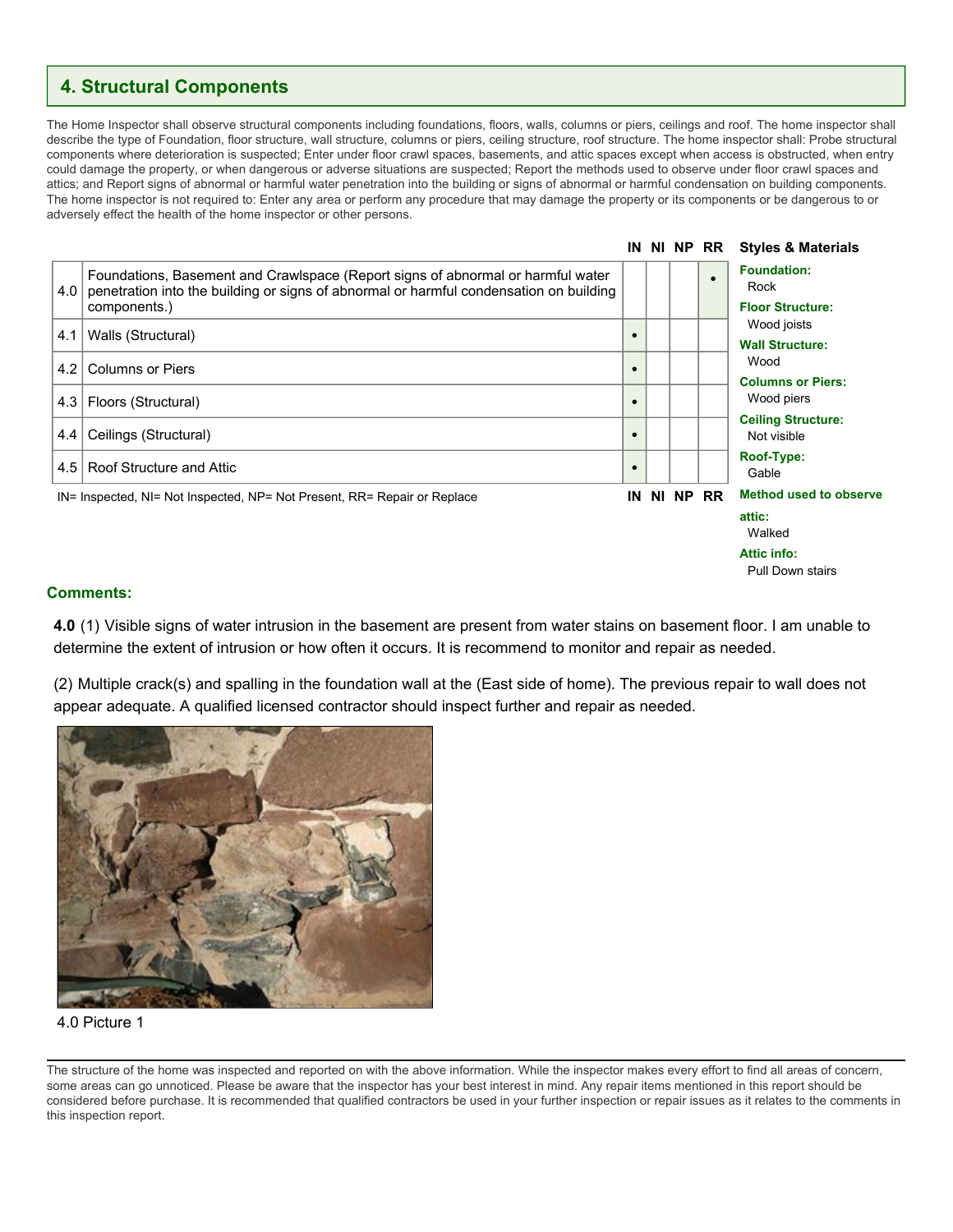### <span id="page-13-0"></span>**5. Plumbing System**

The home inspector shall observe: Interior water supply and distribution system, including: piping materials, supports, and insulation; fixtures and faucets; functional flow; leaks; and cross connections; Interior drain, waste, and vent system, including: traps; drain, waste, and vent piping; piping supports and pipe insulation; leaks; and functional drainage; Hot water systems including: water heating equipment; normal operating controls; automatic safety controls; and chimneys, flues, and vents; Fuel storage and distribution systems including: interior fuel storage equipment, supply piping, venting, and supports; leaks; and Sump pumps. The home inspector shall describe: Water supply and distribution piping materials; Drain, waste, and vent piping materials; Water heating equipment; and Location of main water supply shutoff device. The home inspector shall operate all plumbing fixtures, including their faucets and all exterior faucets attached to the house, except where the flow end of the faucet is connected to an appliance. The home inspector is not required to: State the effectiveness of anti-siphon devices; Determine whether water supply and waste disposal systems are public or private; Operate automatic safety controls; Operate any valve except water closet flush valves, fixture faucets, and hose faucets; Observe: Water conditioning systems; Fire and lawn sprinkler systems; On-site water supply quantity and quality; On-site waste disposal systems; Foundation irrigation systems; Spas, except as to functional flow and functional drainage; Swimming pools; Solar water heating equipment; or Observe the system for proper sizing, design, or use of proper materials.

|     |                                                                                                    |           |  | IN NI NP RR | <b>Styles &amp; Materials</b>                               |
|-----|----------------------------------------------------------------------------------------------------|-----------|--|-------------|-------------------------------------------------------------|
| 5.0 | Plumbing Drain, Waste and Vent Systems                                                             |           |  | $\bullet$   | <b>Water Source:</b><br><b>Public</b>                       |
| 5.1 | Plumbing Water Supply, Distribution System and Fixtures                                            | $\bullet$ |  |             | <b>Water Filters:</b><br>None                               |
| 5.2 | Hot Water Systems, Controls, Chimneys, Flues and Vents                                             | $\bullet$ |  |             | <b>Plumbing Water Supply</b>                                |
|     | 5.3   Main Water Shut-off Device (Describe location)                                               | $\bullet$ |  |             | (into home):<br>Copper                                      |
| 5.4 | Fuel Storage and Distribution Systems (Interior fuel storage, piping, venting,<br>supports, leaks) |           |  |             | <b>Plumbing Water</b><br><b>Distribution (inside home):</b> |
| 5.5 | Main Fuel Shut-off (Describe Location)                                                             | $\bullet$ |  |             | Galvanized<br>Copper                                        |
| 5.6 | Sump Pump                                                                                          |           |  |             | <b>Washer Drain Size:</b><br>2" Diameter                    |
|     | IN= Inspected, NI= Not Inspected, NP= Not Present, RR= Repair or Replace                           | IN        |  | NI NP RR    | <b>Plumbing Waste:</b>                                      |

Cast iron **Water Heater Power**

#### **Source:**

Gas (quick recovery)

**Water Heater Capacity:** 40 Gallon (1-2 people)

#### **Manufacturer:** RUUD

**Water Heater Location:** Basement

**Comments:**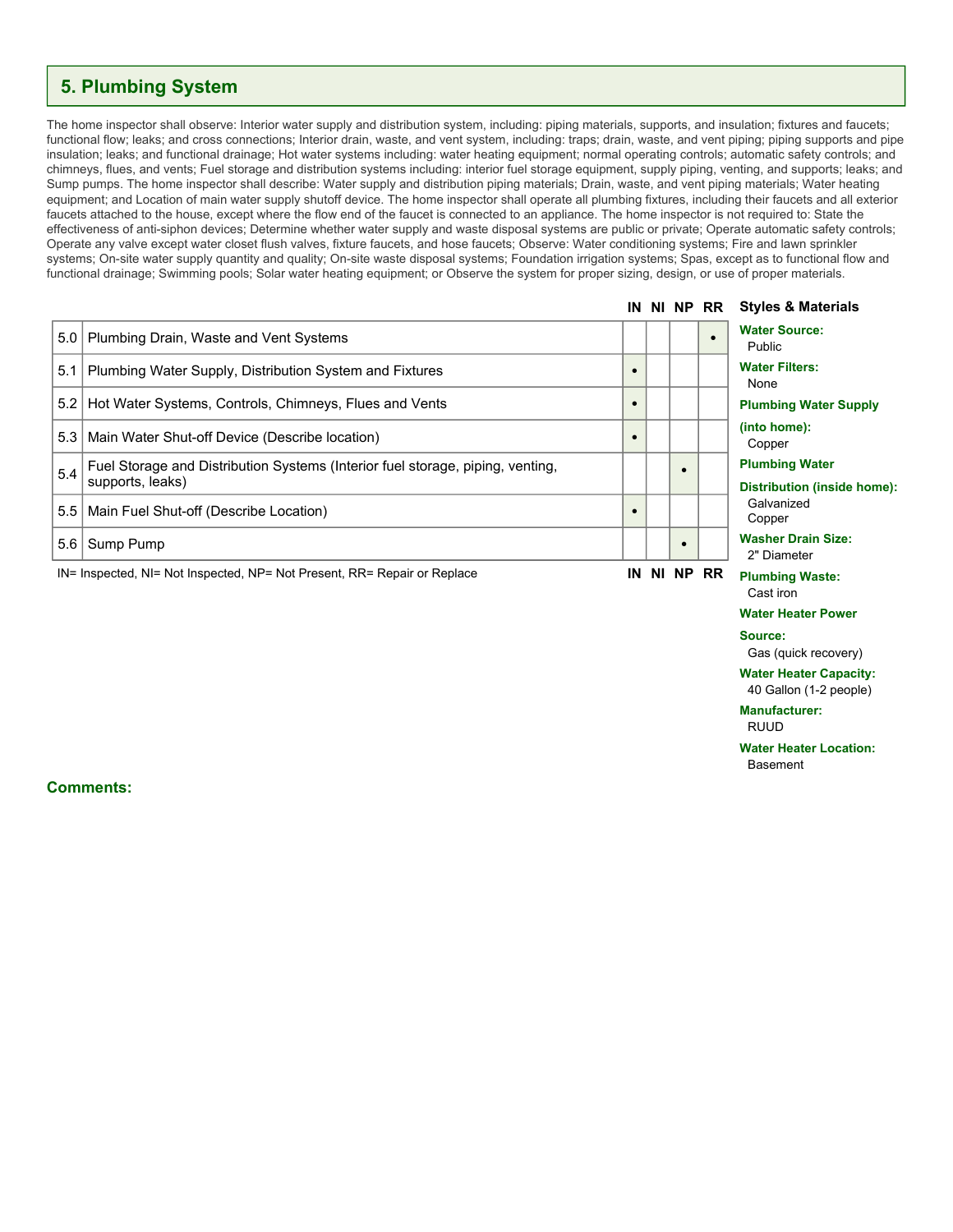**5.0** (1) The bathroom sink trap shows signs of previous leaking (shirt stuffed inside sink basin). I performed 3 fill tests and observed no leaking





(2) The bathroom tub is very slow to drain. I recommend cleaning the trap.



5.0 Picture 2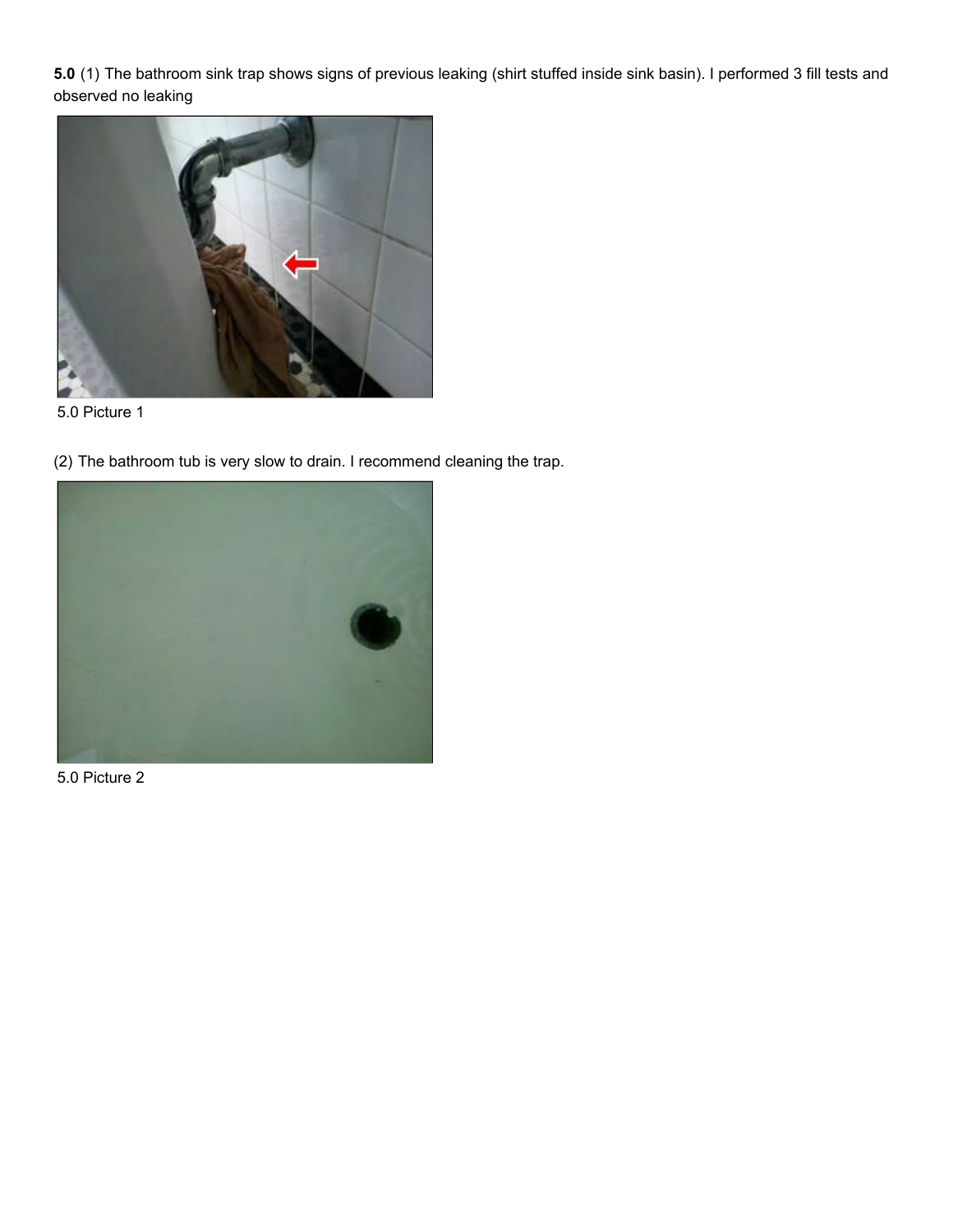(3) While a clothes dryer was not present, the dryer venting was choked full of lint. Before installation of a new dryer, the venting should be cleaned to prevent a possible fire or damage to the equipment.



5.0 Picture 3

#### **5.3** Main water valve is located at south east corner of basement and is bonded correctly for grounding.

#### **5.5** Man gas valve is located at the west side of basement near laundry basin where the line enters the house.

The plumbing in the home was inspected and reported on with the above information. While the inspector makes every effort to find all areas of concern, some areas can go unnoticed. Washing machine drain line for example cannot be checked for leaks or the ability to handle the volume during drain cycle. Older homes with galvanized supply lines or cast iron drain lines can be obstructed and barely working during an inspection but then fails under heavy use. If the water is turned off or not used for periods of time (like a vacant home waiting for closing) rust or deposits within the pipes can further clog the piping system. Please be aware that the inspector has your best interest in mind. Any repair items mentioned in this report should be considered before purchase. It is recommended that qualified contractors be used in your further inspection or repair issues as it relates to the comments in this inspection report.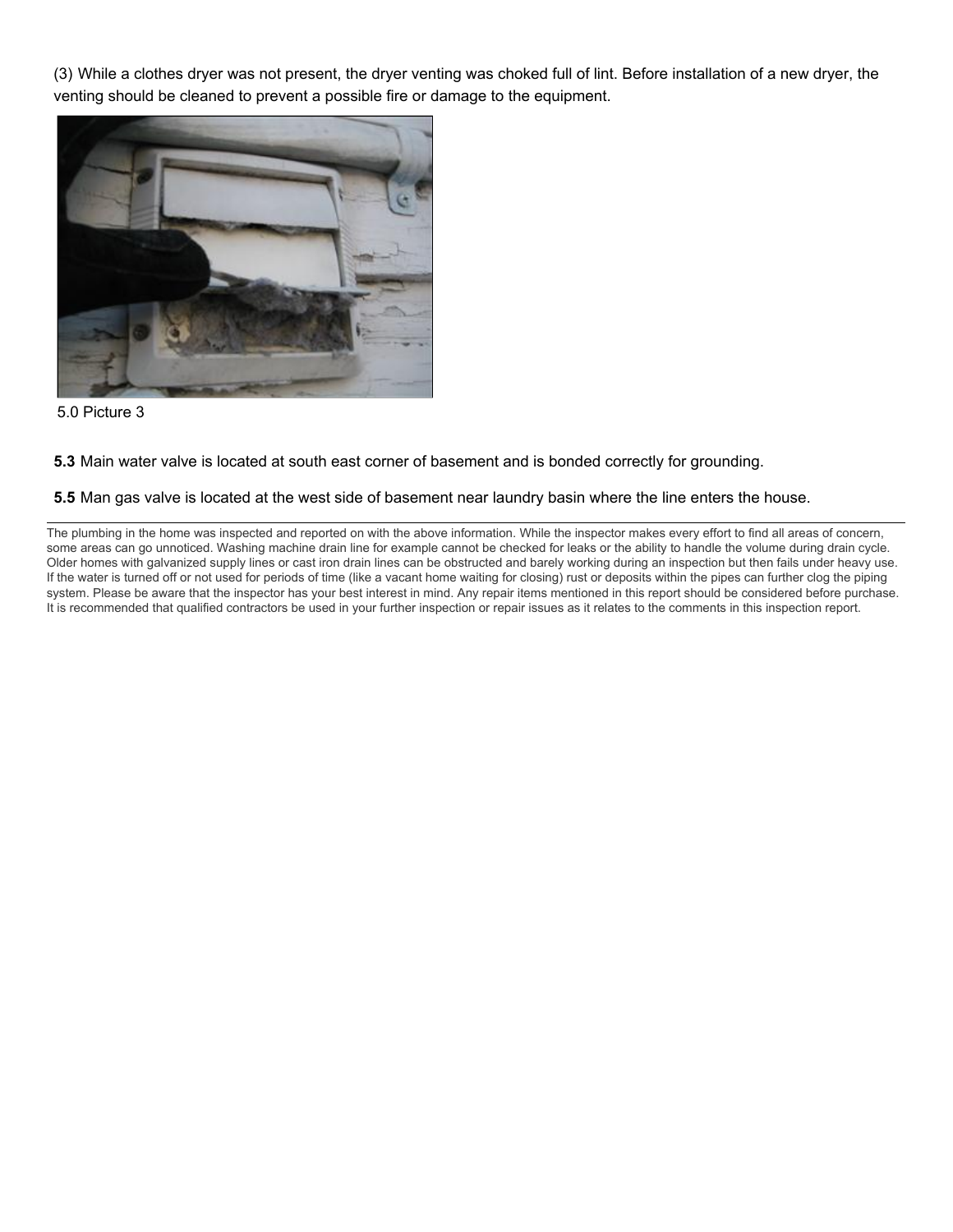### <span id="page-16-0"></span>**6. Electrical System**

The home inspector shall observe: Service entrance conductors; Service equipment, grounding equipment, main over current device, and main and distribution panels; Amperage and voltage ratings of the service; Branch circuit conductors, their over current devices, and the compatibility of their ampacities and voltages; The operation of a representative number of installed ceiling fans, lighting fixtures, switches and receptacles located inside the house, garage, and on the dwelling's exterior walls; The polarity and grounding of all receptacles within six feet of interior plumbing fixtures, and all receptacles in the garage or carport, and on the exterior of inspected structures; The operation of ground fault circuit interrupters; and Smoke detectors. The home inspector shall describe: Service amperage and voltage; Service entry conductor materials; Service type as being overhead or underground; and Location of main and distribution panels. The home inspector shall report any observed aluminum branch circuit wiring. The home inspector shall report on presence or absence of smoke detectors, and operate their test function, if accessible, except when detectors are part of a central system. The home inspector is not required to: Insert any tool, probe, or testing device inside the panels; Test or operate any over current device except ground fault circuit interrupters; Dismantle any electrical device or control other than to remove the covers of the main and auxiliary distribution panels; or Observe: Low voltage systems; Security system devices, heat detectors, or carbon monoxide detectors; Telephone, security, cable TV, intercoms, or other ancillary wiring that is not a part of the primary electrical distribution system; or Built-in vacuum equipment.

|     |                                                                                                                                                                                                                            |           |  | IN NI NP RR | <b>Styles &amp; Materials</b>                                               |
|-----|----------------------------------------------------------------------------------------------------------------------------------------------------------------------------------------------------------------------------|-----------|--|-------------|-----------------------------------------------------------------------------|
| 6.0 | <b>Service Entrance Conductors</b>                                                                                                                                                                                         | $\bullet$ |  |             | <b>Electrical Service</b>                                                   |
| 6.1 | Service and Grounding Equipment, Main Overcurrent Device, Main and Distribution<br>Panels                                                                                                                                  |           |  | $\bullet$   | <b>Conductors:</b><br>Overhead service<br>Extra Info: 200 amp meter         |
| 6.2 | Branch Circuit Conductors, Overcurrent Devices and Compatability of their<br>Amperage and Voltage                                                                                                                          |           |  | $\bullet$   | Panel capacity:<br>200 AMP                                                  |
| 6.3 | Connected Devices and Fixtures (Observed from a representative number operation<br>of ceiling fans, lighting fixtures, switches and receptacles located inside the house,<br>garage, and on the dwelling's exterior walls) |           |  | $\bullet$   | <b>Panel Type:</b><br>Fuses<br>Circuit breakers<br>Extra Info: distribution |
| 6.4 | Polarity and Grounding of Receptacles within 6 feet of interior plumbing fixtures, all<br>receptacles in garage, carport and exterior walls of inspected structure                                                         |           |  |             | panel. is 100 amp square d<br><b>Electric Panel</b>                         |
| 6.5 | Operation of GFCI (Ground Fault Circuit Interrupters)                                                                                                                                                                      |           |  |             | <b>Manufacturer:</b><br>SQUARE D                                            |
| 6.6 | Location of Main and Distribution Panels                                                                                                                                                                                   |           |  | $\bullet$   | Branch wire 15 and 20                                                       |
| 6.7 | <b>Smoke Detectors</b>                                                                                                                                                                                                     |           |  | $\bullet$   | AMP:<br>Copper                                                              |
| 6.8 | <b>Carbon Monoxide Detectors</b>                                                                                                                                                                                           |           |  |             | <b>Wiring Methods:</b><br>Romex                                             |
|     | IN= Inspected, NI= Not Inspected, NP= Not Present, RR= Repair or Replace                                                                                                                                                   | IN        |  | NI NP RR    | Knob and Tube                                                               |

#### **Comments:**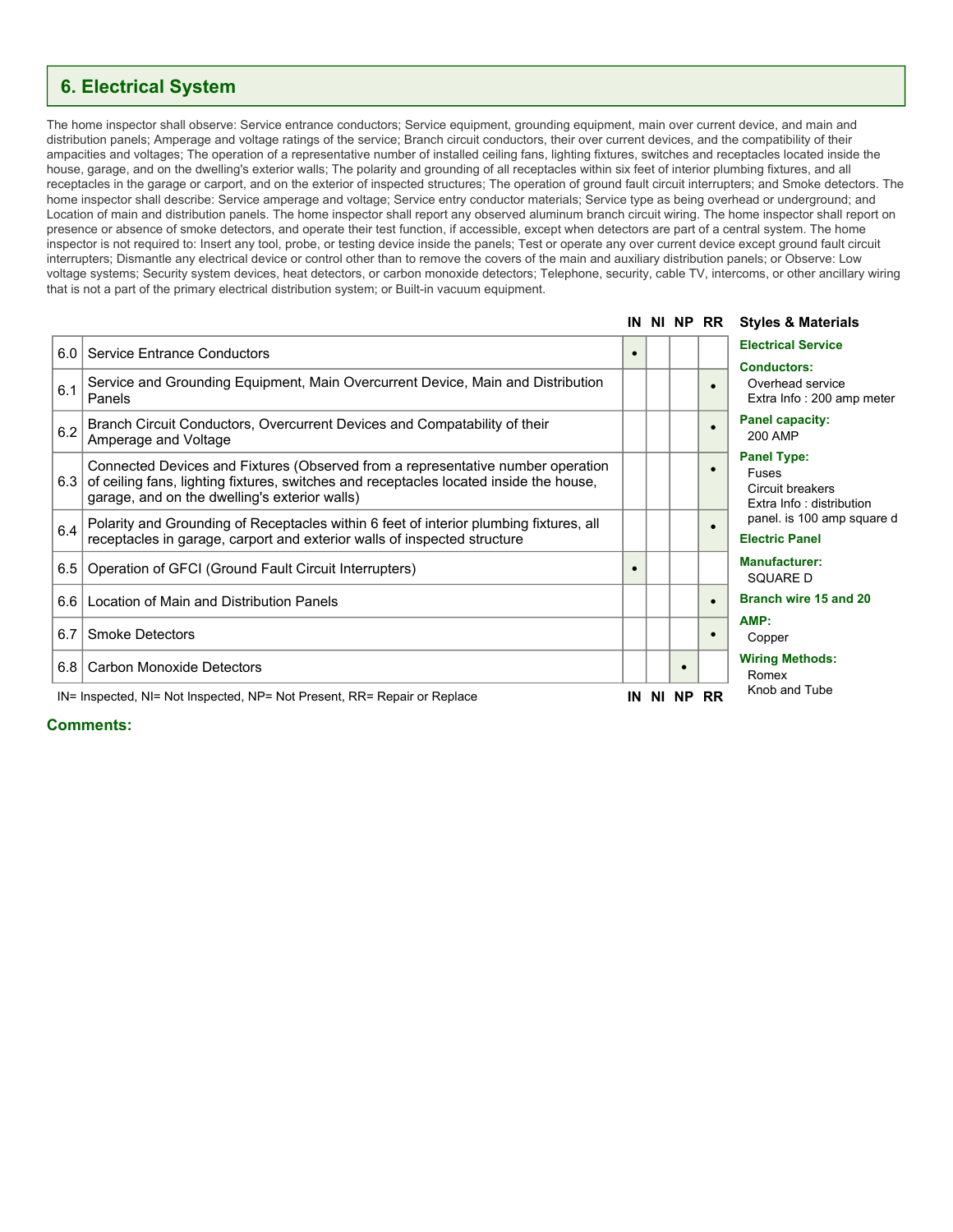**6.1** The distribution panel located in the basement stairs is missing its dead front and is situated directly next to stairs railing where some one would reach when going down the stairs. This hazardous condition should be corrected immediately by a qualified electrical contractor.



6.1 Picture 1

**6.2** The residence is wired with suspect knob-and-tube wiring, which was commonly installed prior to 1950. It is ungrounded and over time the wire's insulation may become brittle and fall apart or wear thin, resulting in exposed conductors and a risk of shock and/or fire. The hazard is increased by covering it with insulation (a common practice), and incorrectly tapping new wiring into it. The wiring should be evaluated by an electrician and certified as being safe or replaced.



6.2 Picture 1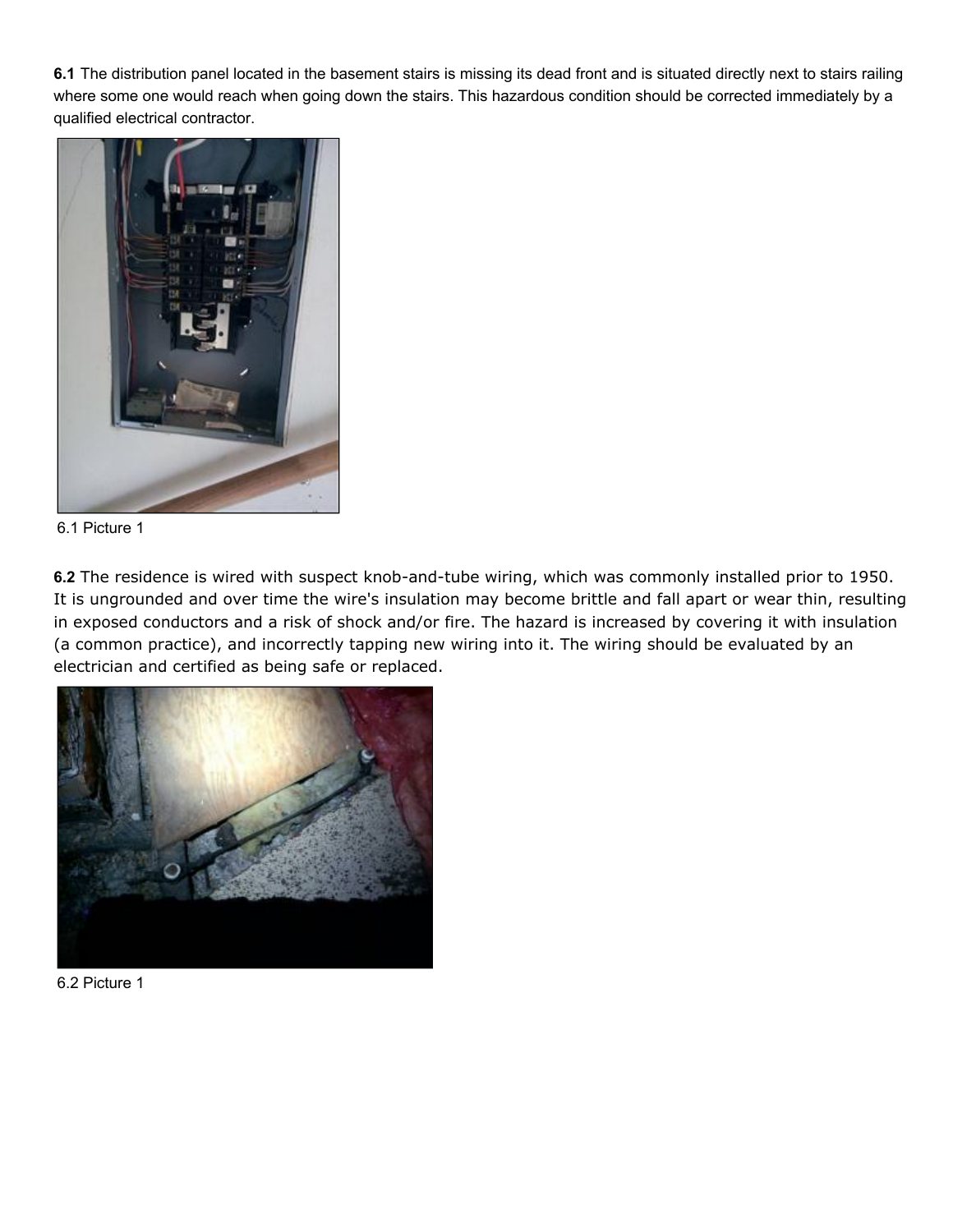**6.3** (1) The light fixture is damaged at the Kitchen. This is a safety issue that should be corrected and I recommend repair.



6.3 Picture 1

(2) The "three-prong" outlet is not working in the kitchen. Further inspection is needed by a qualified licensed electrical contractor. I recommend repair as needed.



6.3 Picture 2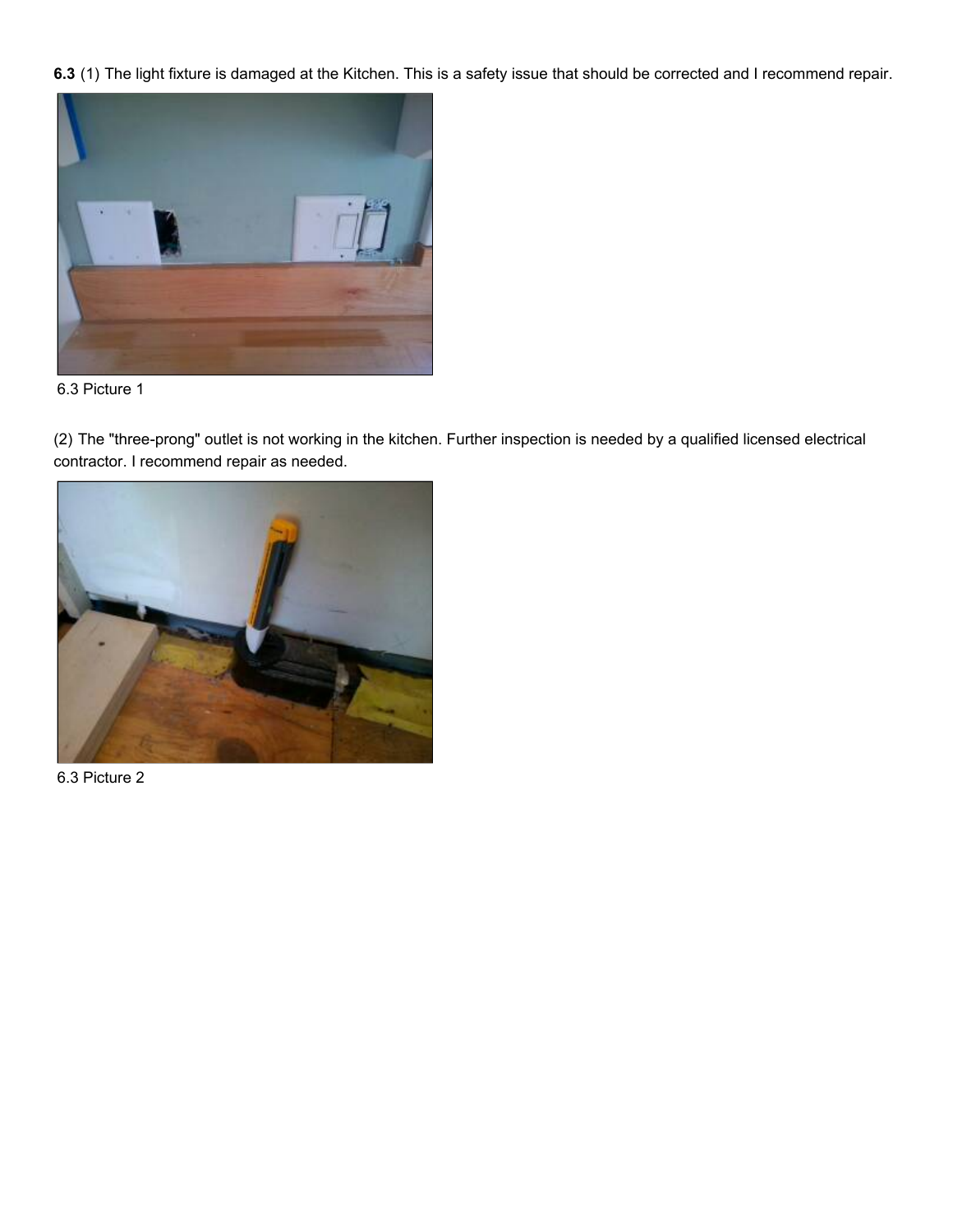(3) The wall switch is missing "cover-plate" at the Dining Room. This is a safety issue that needs to be corrected. I recommend repair.



6.3 Picture 3

(4) Receptacles located in the living room and all outlets located on the second story are not grounded properly. I recommend having a licensed electrician repair or replace.



6.3 Picture 4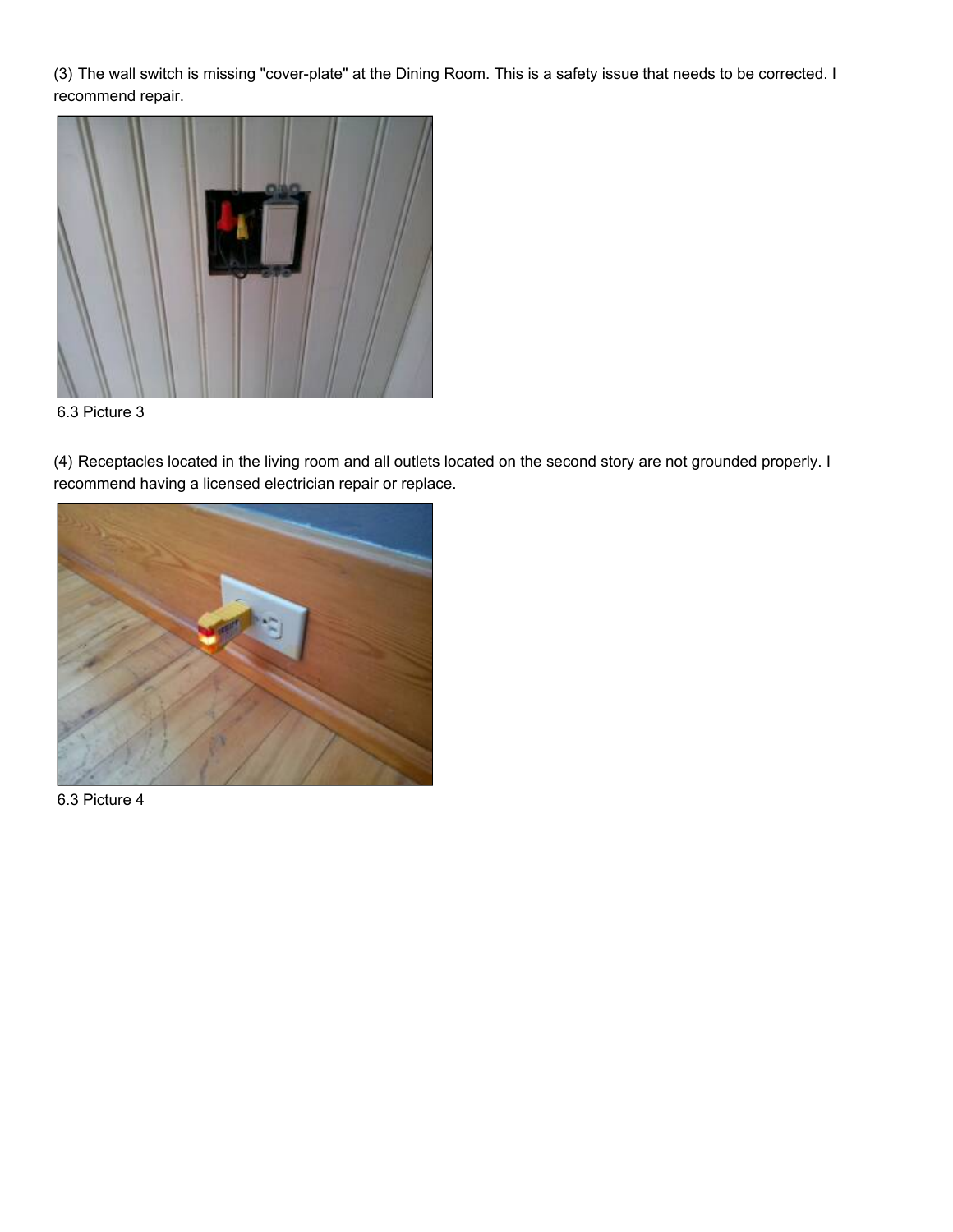(5) Energized uncapped Romex wiring was found in attic coiled around the plumbing vent stack. This is a safety hazard and the unused wiring should be removed or capped to prevent electric shock. This should be done by by a qualified electrician.



6.3 Picture 5

**6.4** Most if not all of the outside receptacles on the north side of the house (in and around the porch) are not working.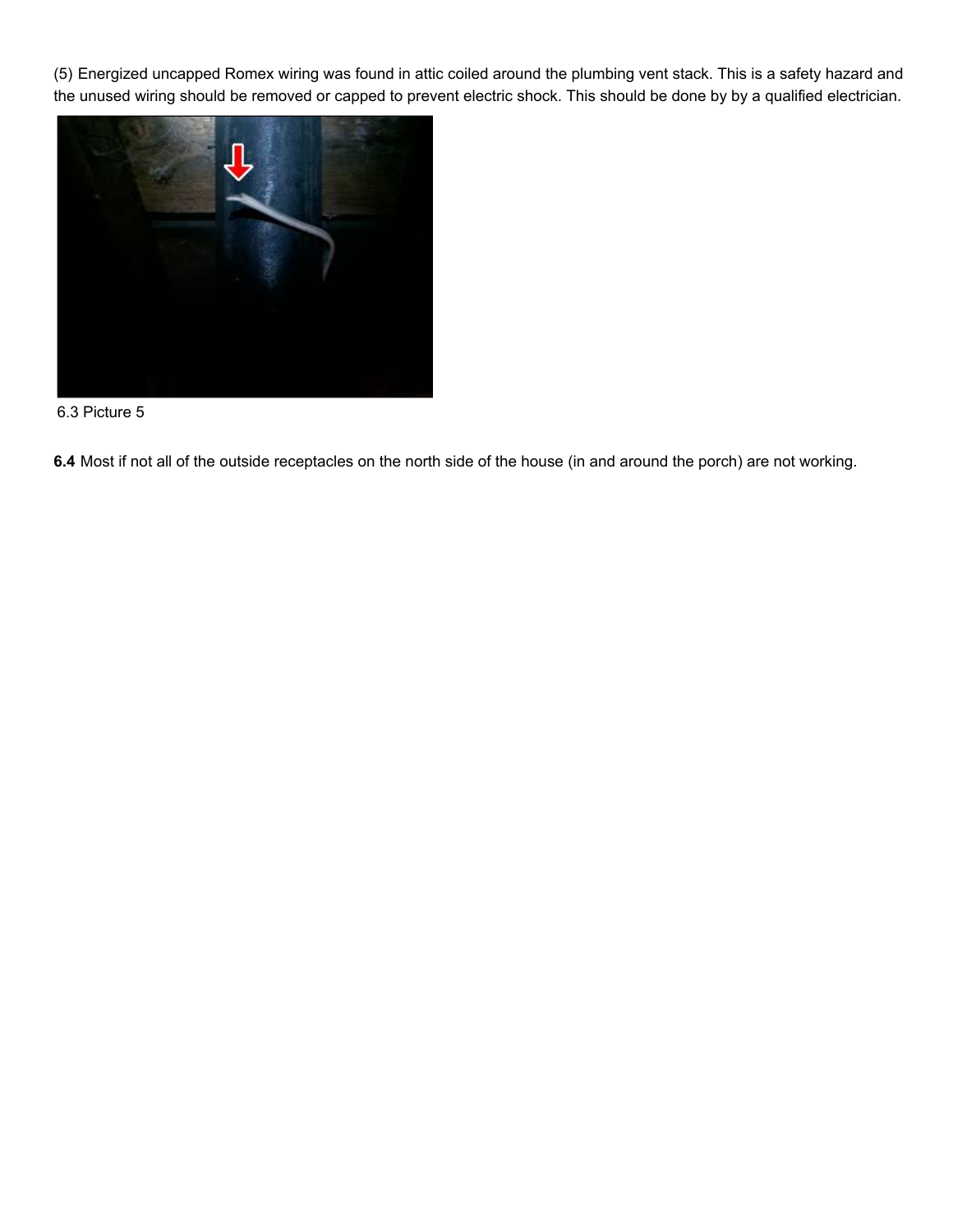**6.6** The upstairs distribution panel is not in an approved enclosure. In addition, the panel is not grounded. A qualified electrician should replace and repair.





#### **6.7** The upstairs fire alarm needs a battery installed and should be tested

The electrical system of the home was inspected and reported on with the above information. While the inspector makes every effort to find all areas of concern, some areas can go unnoticed. Outlets were not removed and the inspection was only visual. Any outlet not accessible (behind the refrigerator for example) was not inspected or accessible. Please be aware that the inspector has your best interest in mind. Any repair items mentioned in this report should be considered before purchase. It is recommended that qualified contractors be used in your further inspection or repair issues as it relates to the comments in this inspection report.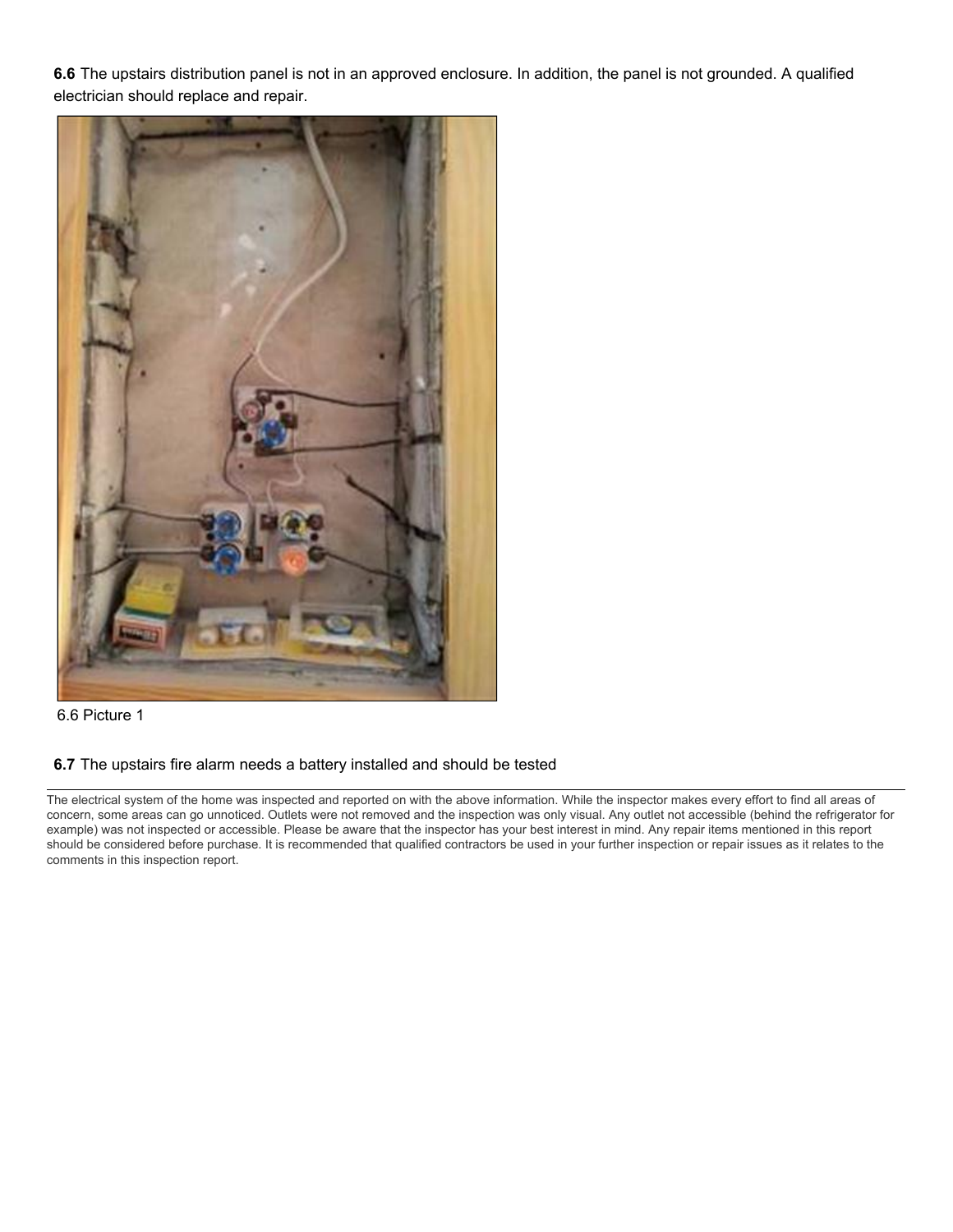### <span id="page-22-0"></span>**7. Heating / Central Air Conditioning**

The home inspector shall observe permanently installed heating and cooling systems including: Heating equipment; Cooling Equipment that is central to home; Normal operating controls; Automatic safety controls; Chimneys, flues, and vents, where readily visible; Solid fuel heating devices; Heat distribution systems including fans, pumps, ducts and piping, with supports, insulation, air filters, registers, radiators, fan coil units, convectors; and the presence of an installed heat source in each room. The home inspector shall describe: Energy source; and Heating equipment and distribution type. The home inspector shall operate the systems using normal operating controls. The home inspector shall open readily openable access panels provided by the manufacturer or installer for routine homeowner maintenance. The home inspector is not required to: Operate heating systems when weather conditions or other circumstances may cause equipment damage; Operate automatic safety controls; Ignite or extinguish solid fuel fires; or Observe: The interior of flues; Fireplace insert flue connections; Humidifiers; Electronic air filters; or The uniformity or adequacy of heat supply to the various rooms.

|     |                                                                                                                                                                |           |          | IN NI NP RR | <b>Styles &amp; Materials</b>               |
|-----|----------------------------------------------------------------------------------------------------------------------------------------------------------------|-----------|----------|-------------|---------------------------------------------|
| 7.0 | <b>Heating Equipment</b>                                                                                                                                       | $\bullet$ |          |             | <b>Heat Type:</b><br>Circulating boiler     |
| 7.1 | <b>Normal Operating Controls</b>                                                                                                                               | $\bullet$ |          |             | <b>Energy Source:</b><br>Gas                |
| 7.2 | <b>Automatic Safety Controls</b>                                                                                                                               | $\bullet$ |          |             | <b>Number of Heat Systems</b>               |
| 7.3 | Distribution Systems (including fans, pumps, ducts and piping, with supports,<br>insulation, air filters, registers, radiators, fan coil units and convectors) | $\bullet$ |          |             | (excluding wood):<br>One                    |
| 7.4 | Presence of Installed Heat Source in Each Room                                                                                                                 | $\bullet$ |          |             | <b>Heat System Brand:</b><br><b>BURNHAM</b> |
| 7.5 | Chimneys, Flues and Vents (for fireplaces, gas water heaters or heat systems)                                                                                  |           |          |             |                                             |
| 7.6 | Solid Fuel Heating Devices (Fireplaces, Woodstove)                                                                                                             |           |          |             |                                             |
| 7.7 | Gas/LP Firelogs and Fireplaces                                                                                                                                 |           |          |             |                                             |
| 7.8 | Cooling and Air Handler Equipment                                                                                                                              |           |          |             |                                             |
| 7.9 | <b>Normal Operating Controls</b>                                                                                                                               | $\bullet$ |          |             |                                             |
|     | 7.10   Presence of Installed Cooling Source in Each Room                                                                                                       |           |          |             |                                             |
|     | IN= Inspected, NI= Not Inspected, NP= Not Present, RR= Repair or Replace                                                                                       |           | IN NI NP | <b>RR</b>   |                                             |

#### **Comments:**

**7.5** There is an uncovered hole in the chimney flue in the basement. A down draft could cause carbon monoxide to be pushed into the basement. I recommend repairing the hole with a cover.



7.5 Picture 1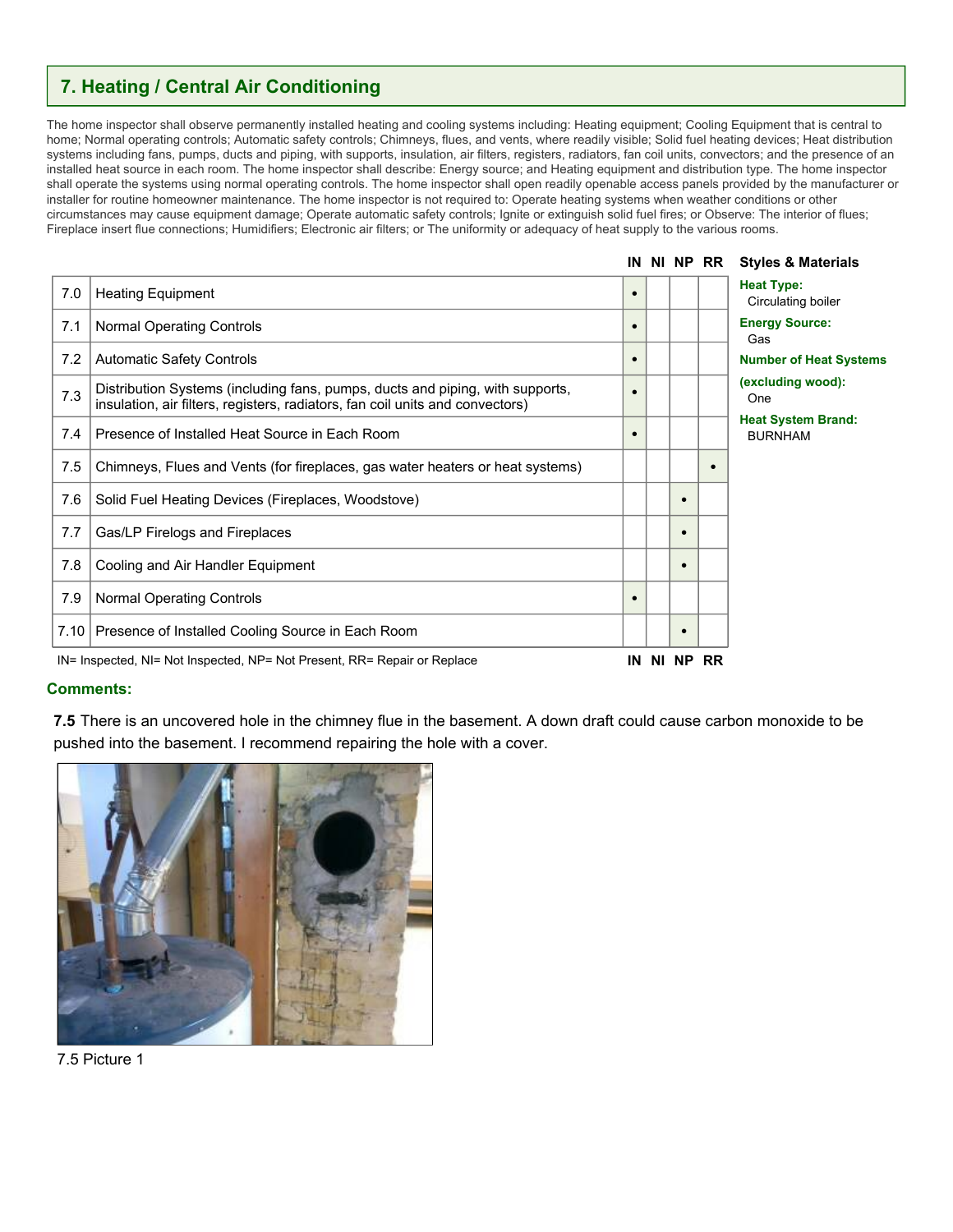The heating and cooling system of this home was inspected and reported on with the above information. While the inspector makes every effort to find all areas of concern, some areas can go unnoticed. The inspection is not meant to be technically exhaustive. The inspection does not involve removal and inspection behind service door or dismantling that would otherwise reveal something only a licensed heat contractor would discover. Please be aware that the inspector has your best interest in mind. Any repair items mentioned in this report should be considered before purchase. It is recommended that qualified contractors be used in your further inspection or repair issues as it relates to the comments in this inspection report.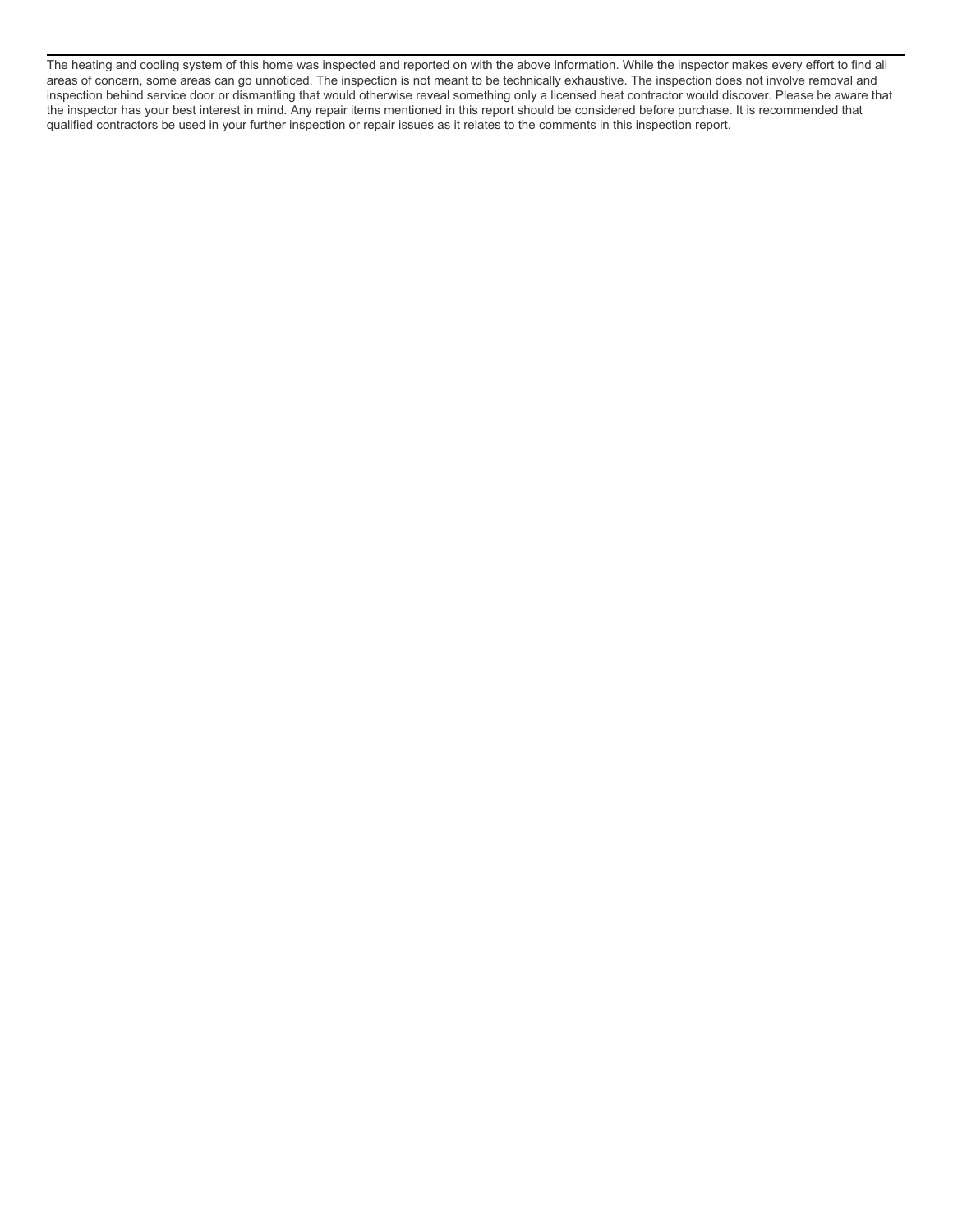### <span id="page-24-0"></span>**8. Insulation and Ventilation**

The home inspector shall observe: Insulation and vapor retarders in unfinished spaces; Ventilation of attics and foundation areas; Kitchen, bathroom, and laundry venting systems; and the operation of any readily accessible attic ventilation fan, and, when temperature permits, the operation of any readily accessible thermostatic control. The home inspector shall describe: Insulation in unfinished spaces; and Absence of insulation in unfinished space at conditioned surfaces. The home inspector shall: Move insulation where readily visible evidence indicates the need to do so; and Move insulation where chimneys penetrate roofs, where plumbing drain/waste pipes penetrate floors, adjacent to earth filled stoops or porches, and at exterior doors. The home inspector is not required to report on: Concealed insulation and vapor retarders; or Venting equipment that is integral with household appliances.



#### **Comments:**

The insulation and ventilation of the home was inspected and reported on with the above information. While the inspector makes every effort to find all areas of concern, some areas can go unnoticed. Venting of exhaust fans or clothes dryer cannot be fully inspected and bends or obstructions can occur without being accessible or visible (behind wall and ceiling coverings). Only insulation that is visible was inspected. Please be aware that the inspector has your best interest in mind. Any repair items mentioned in this report should be considered before purchase. It is recommended that qualified contractors be used in your further inspection or repair issues as it relates to the comments in this inspection report.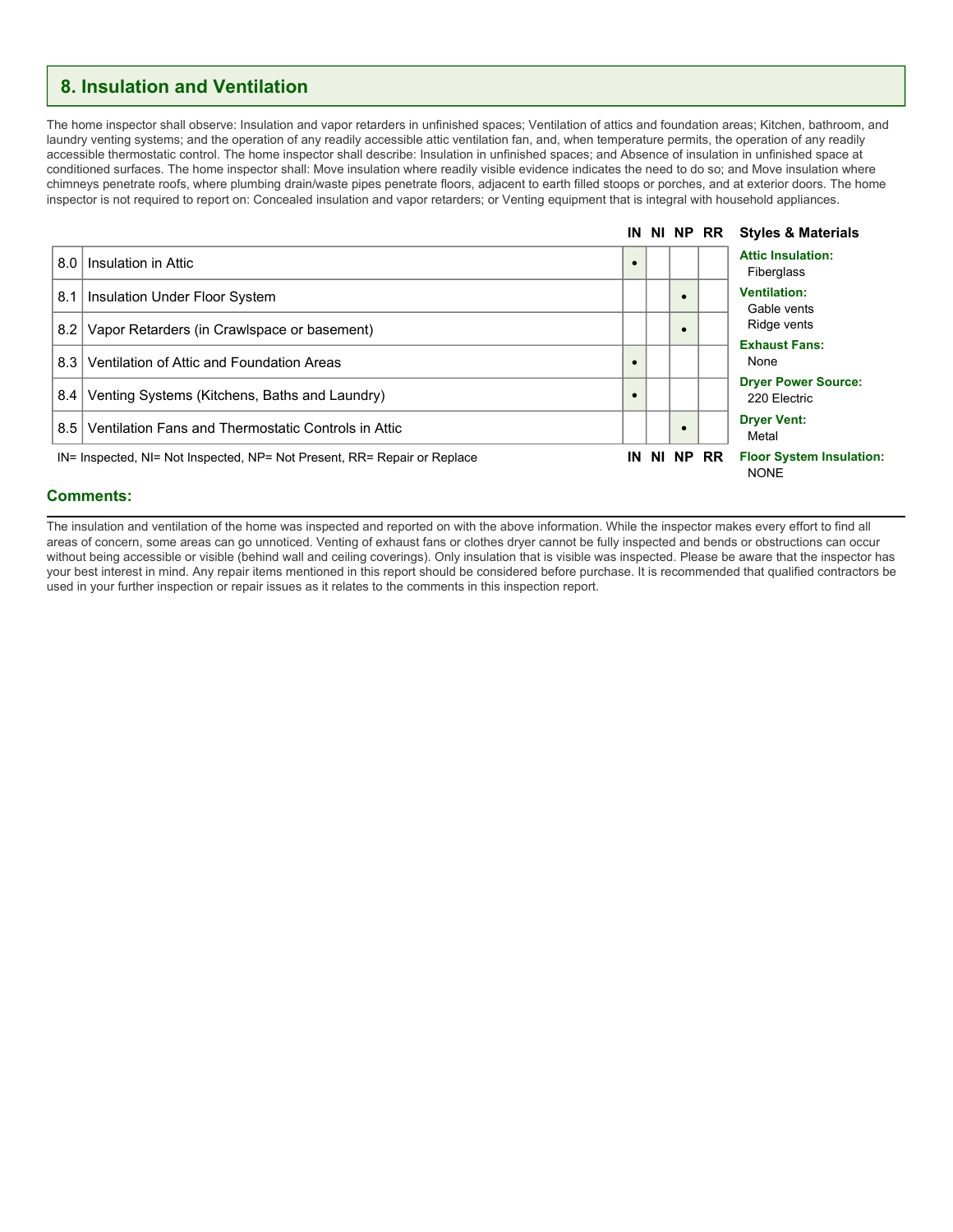### <span id="page-25-0"></span>**9. Built-In Kitchen Appliances**

The home inspector shall observe and operate the basic functions of the following kitchen appliances: Permanently installed dishwasher, through its normal cycle; Range, cook top, and permanently installed oven; Trash compactor; Garbage disposal; Ventilation equipment or range hood; and Permanently installed microwave oven. The home inspector is not required to observe: Clocks, timers, self-cleaning oven function, or thermostats for calibration or automatic operation; Non built-in appliances; or Refrigeration units. The home inspector is not required to operate: Appliances in use; or Any appliance that is shut down or otherwise inoperable.



#### **Comments:**

#### **9.0** The dishwater starts, but would shortly turn off with pumping water into the enclosure. A qualified repairman should evaluate and repair this unit.

The built-in appliances of the home were inspected and reported on with the above information. While the inspector makes every effort to find all areas of concern, some areas can go unnoticed. Please be aware that the inspector has your best interest in mind. Any repair items mentioned in this report should be considered before purchase. It is recommended that qualified contractors be used in your further inspection or repair issues as it relates to the comments in this inspection report.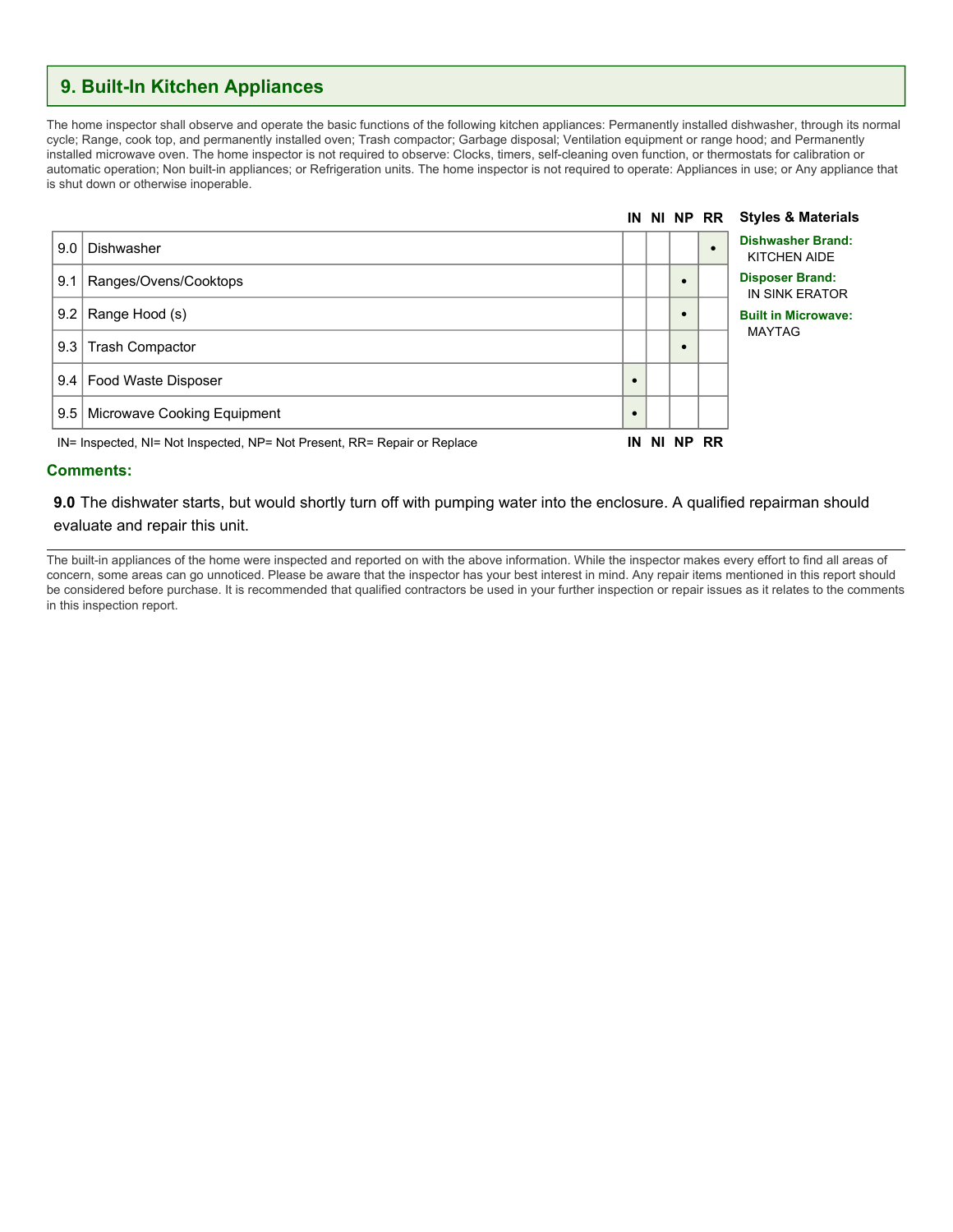## **General Summary**



**2373 West Fair Avenue Marquette, MI 49855 (906) 235-9402**

> **Customer** Mr. John Doe

**Address** Sample Ave. Marquette MI 49855

The following items or discoveries indicate that these systems or components **do not function as intended** or **adversely affects the habitability of the dwelling;** or **warrants further investigation by a specialist,** or **requires subsequent observation.** This summary shall not contain recommendations for routine upkeep of a system or component to keep it in proper functioning condition or recommendations to upgrade or enhance the function or efficiency of the home. This Summary is not the entire report. The complete report may include additional information of concern to the customer. It is recommended that the customer read the complete report.

### **1. Roofing**

### **1.2 Skylights, Chimneys and Roof Penetrations**

#### **Inspected, Repair or Replace**

(2) A repair was made to the chimney flashing. While flashing was visible from the bottom, I could not determine if proper step flashing and counter flashing were present. Minor signs of previous moisture intrusion were visible on the chimney brick in the attic. I recommend monitoring the chimney in the attic for moisture in the future.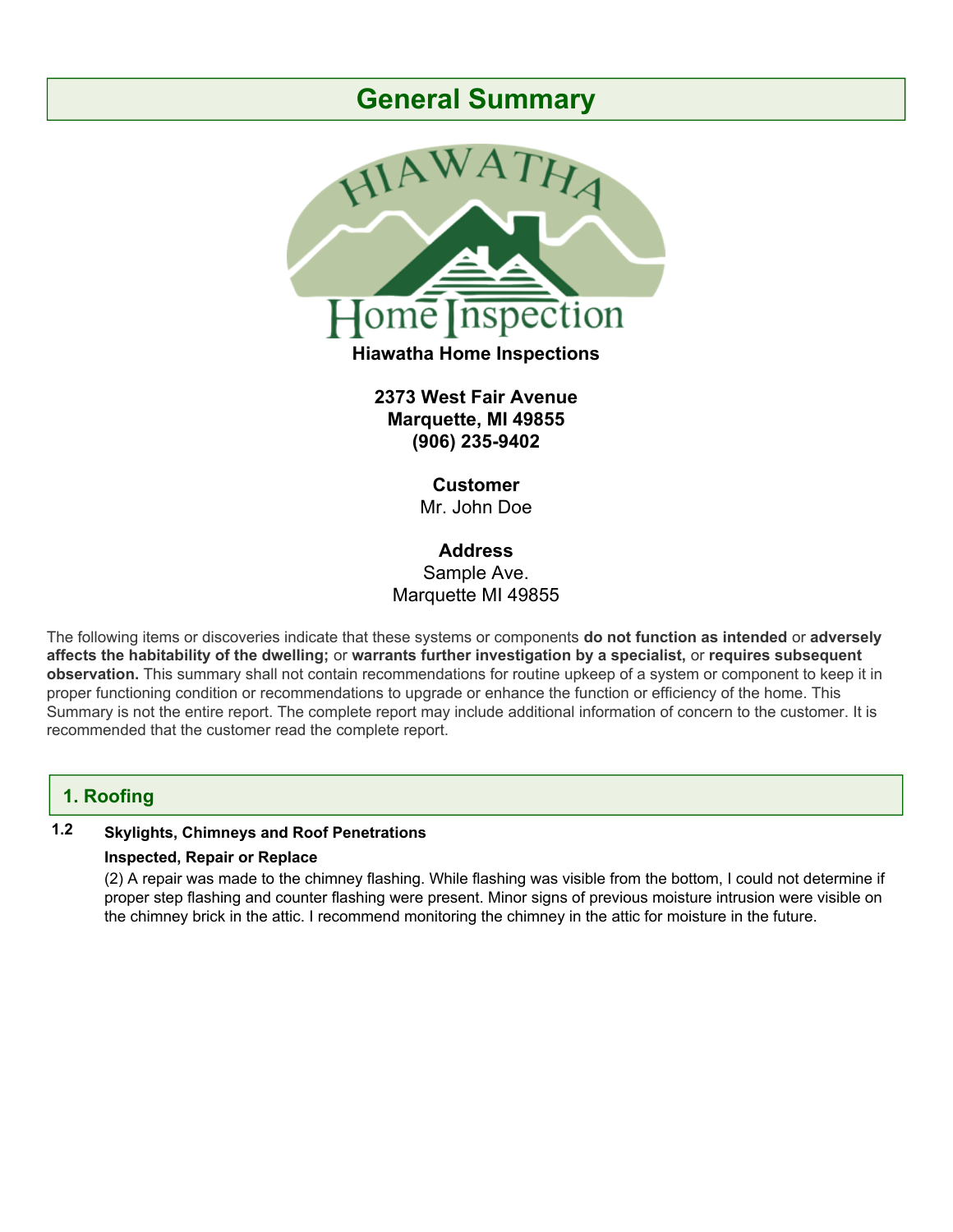### **1. Roofing**



1.2 Picture 2

### **1.3 Roof Drainage Systems**

#### **Repair or Replace**

The downspouts are missing at the covered porch. Erosion can continue or become worse if not corrected possibly leading to water intrusion. I recommend repair.



1.3 Picture 1

### **2. Exterior**

### **2.2 Windows**

#### **Repair or Replace**

Broken exterior window frame and missing glazing in north window of dining room. This is a safety issue that should be addressed. I recommend a professional repair or replace the frame.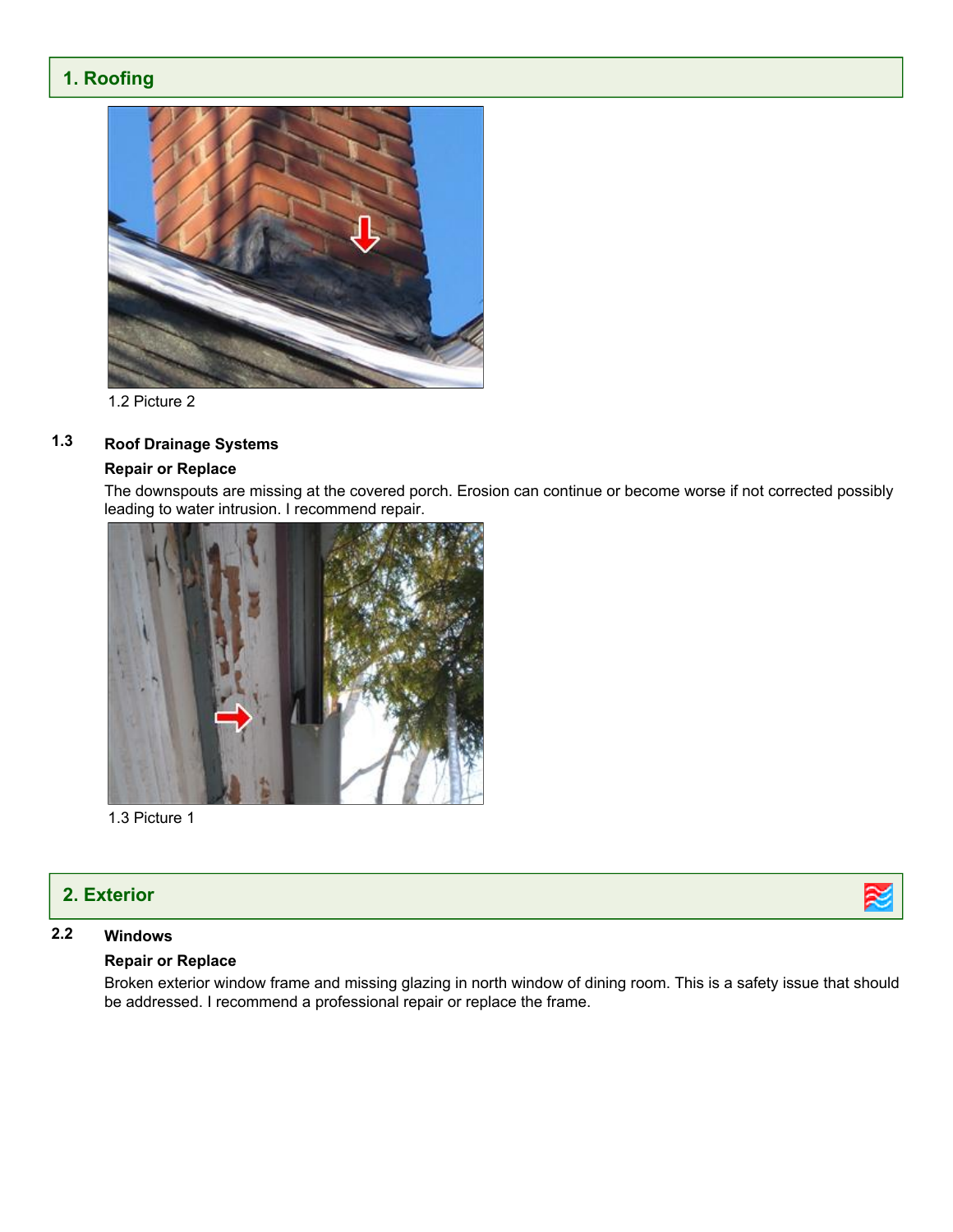### **2. Exterior**





2.2 Picture 1

### **2.3 Decks, Balconies, Stoops, Steps, Areaways, Porches, Patio/Cover and Applicable Railings**

#### **Repair or Replace**

The guarding for the rear porch is spaced too far apart for safety and the guarding and handrail material is inadequate. This should be repaired by a qualified contractor.



2.3 Picture 1

### **3. Interiors**

### **3.1 Walls**

#### **Repair or Replace**

(1) The plaster on the wall shows wet stains indicating moisture intrusion did or still may occur at the Dining Room. The moisture meter was used and it did not indicate an active leak. A qualified contractor should repair or replace as needed.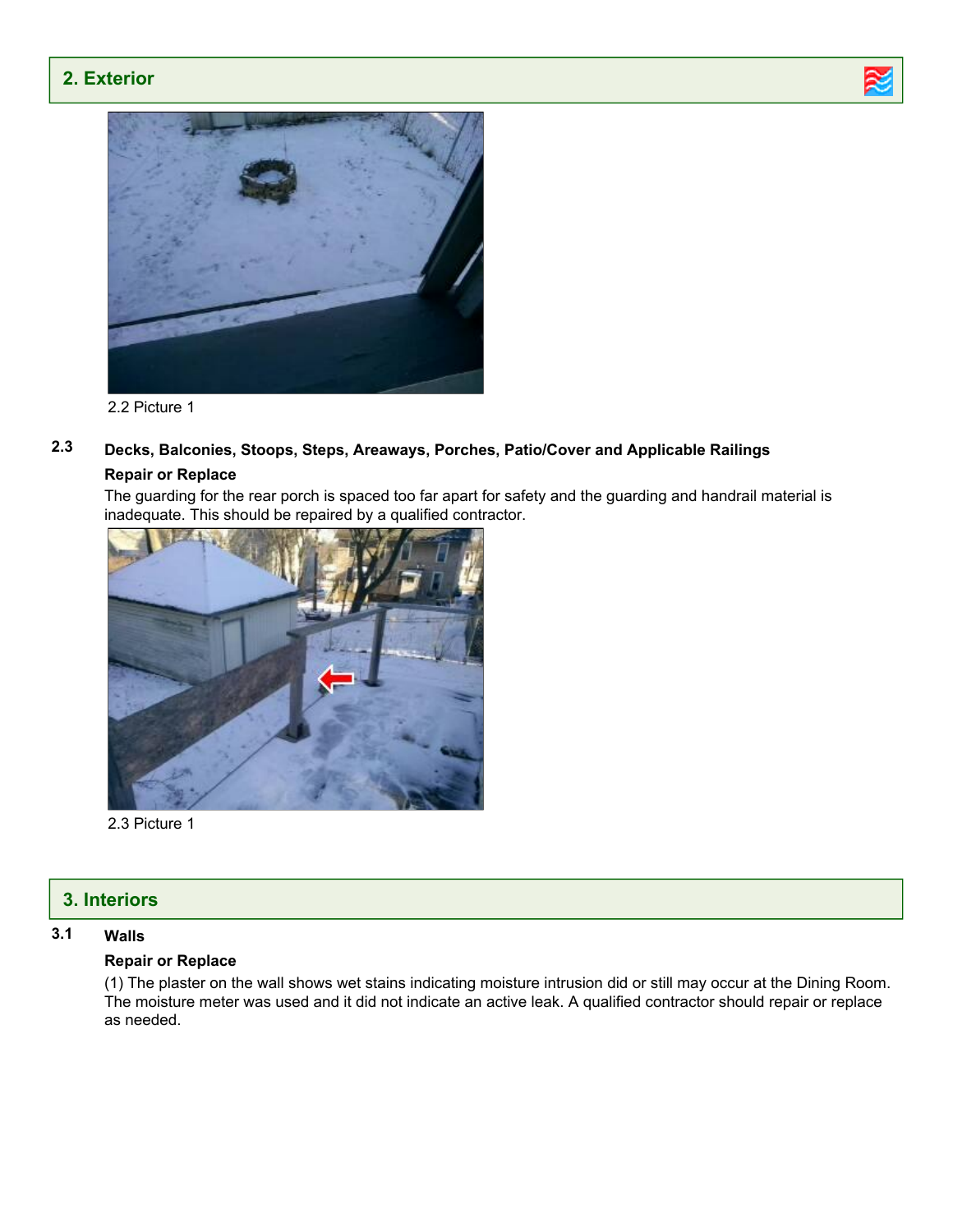### **3. Interiors**



3.1 Picture 1

(2) The plaster on several of the upstairs closet walls shows wet stains indicating moisture or intrusion did or still may occur. The moisture meter was used and it did not indicate an active leak. A qualified contractor should inspect and repair as needed A qualified contractor should inspect and repair as needed.







### **3.6 Windows (representative number)**

#### **Repair or Replace**

(1) One window pane is completely broken with sharp glass remaining in the frame at a stairway landing window. An occupant could cut themselves on the glass. In addition, this can cause heat loss in winter. A qualified person should repair or replace.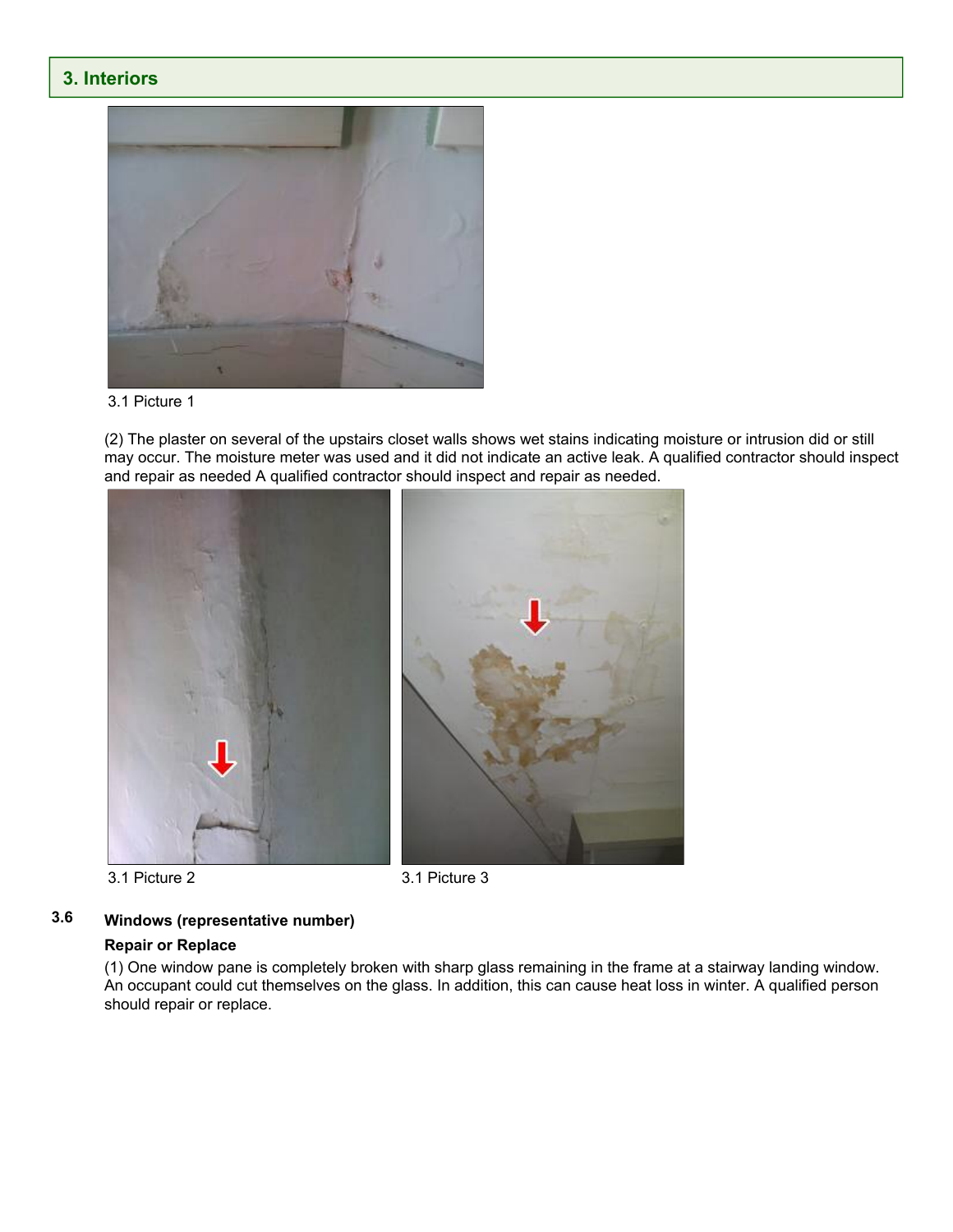### **3. Interiors**



3.6 Picture 1

(2) Window pane has become dislodged from framing and glazing is missing. I recommend repairing for safety and energy efficiency.



3.6 Picture 2

### **4. Structural Components**

### **4.0 Foundations, Basement and Crawlspace (Report signs of abnormal or harmful water penetration into the building or signs of abnormal or harmful condensation on building components.)**

#### **Repair or Replace**

(2) Multiple crack(s) and spalling in the foundation wall at the (East side of home). The previous repair to wall does not appear adequate. A qualified licensed contractor should inspect further and repair as needed.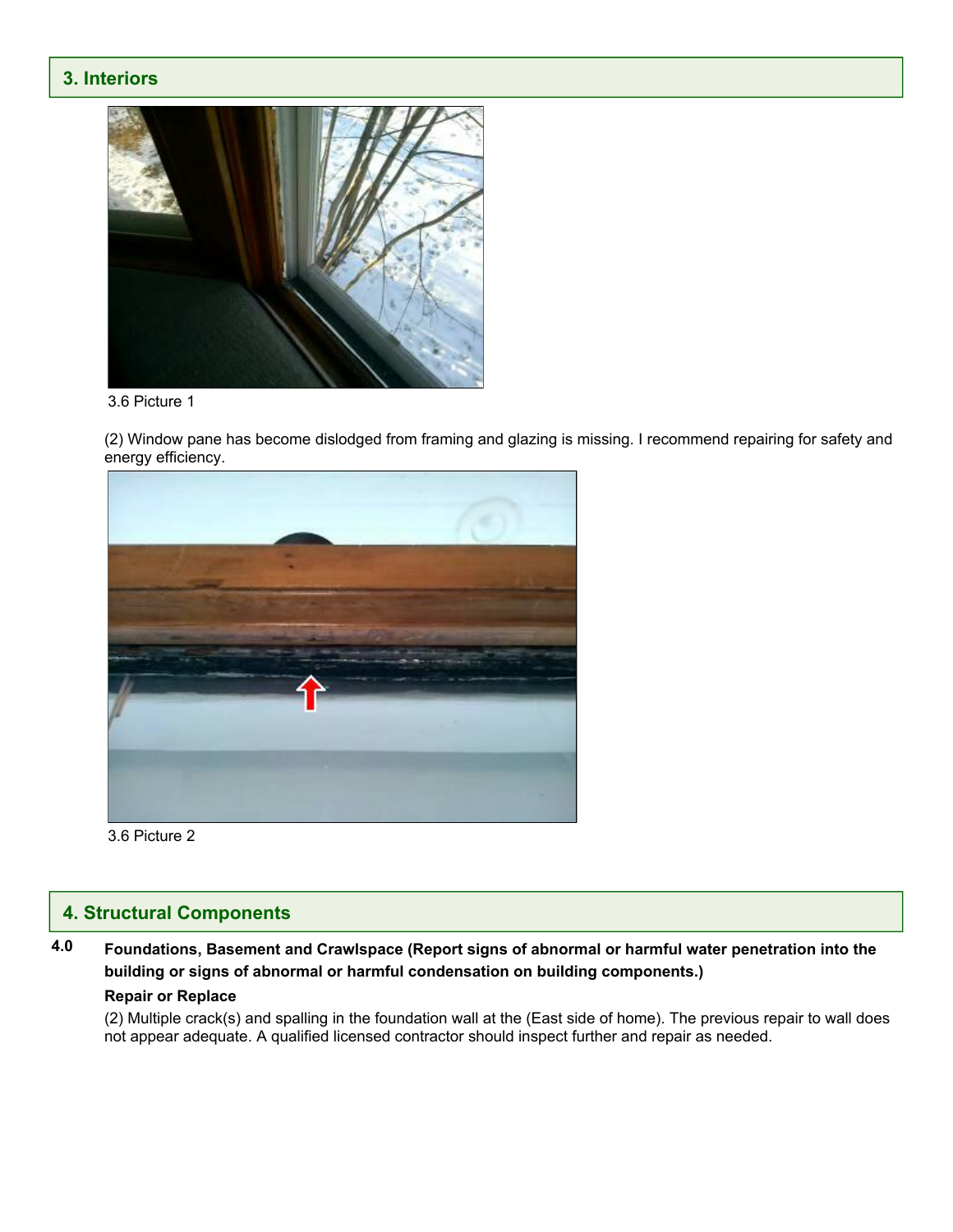### **4. Structural Components**



4.0 Picture 1

### **5. Plumbing System**

### **5.0 Plumbing Drain, Waste and Vent Systems**

#### **Repair or Replace**

(1) The bathroom sink trap shows signs of previous leaking (shirt stuffed inside sink basin). I performed 3 fill tests and observed no leaking



#### 5.0 Picture 1

(3) While a clothes dryer was not present, the dryer venting was choked full of lint. Before installation of a new dryer, the venting should be cleaned to prevent a possible fire or damage to the equipment.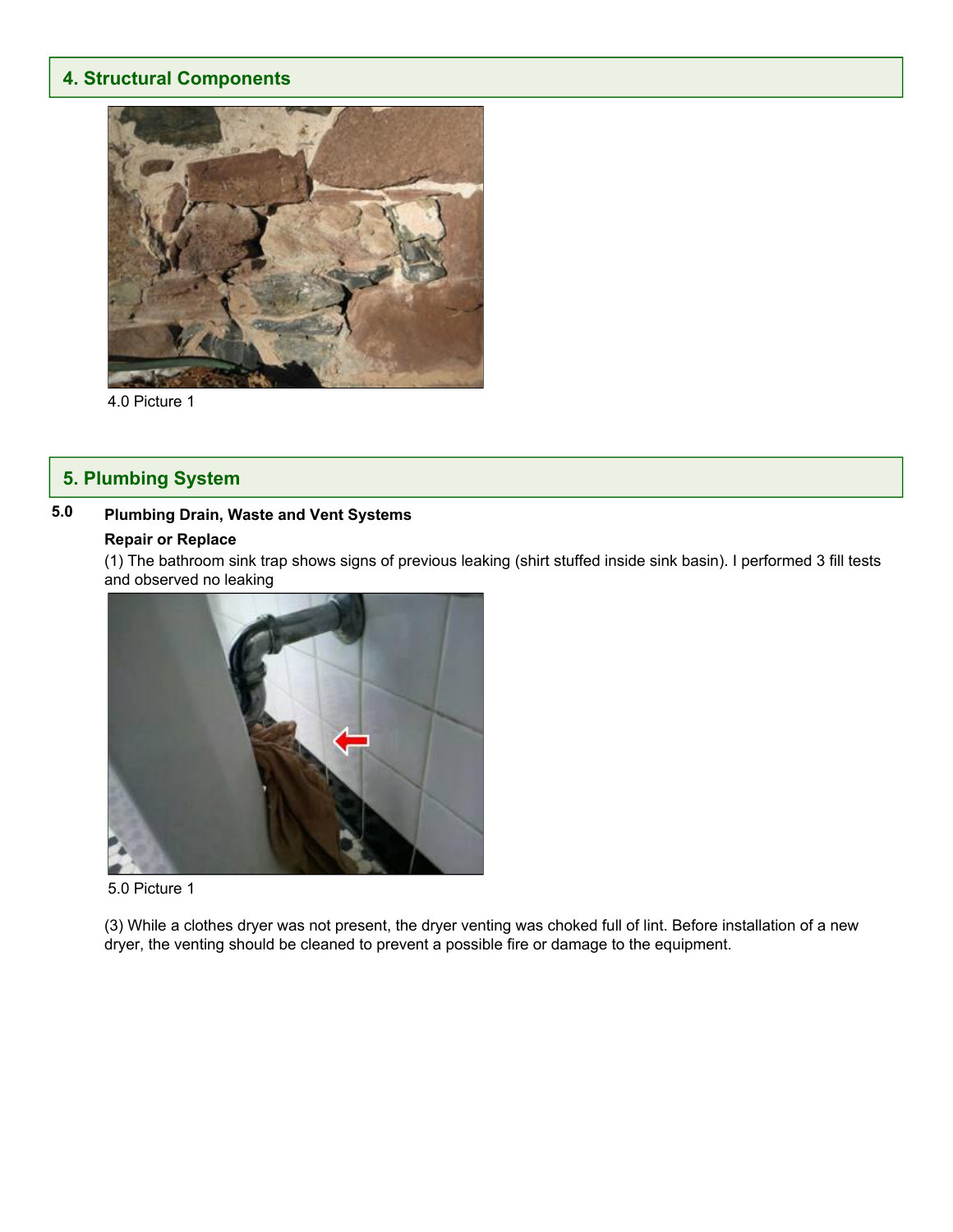### **5. Plumbing System**



5.0 Picture 3

### **6. Electrical System**

### **6.1 Service and Grounding Equipment, Main Overcurrent Device, Main and Distribution Panels**

### **Repair or Replace**

The distribution panel located in the basement stairs is missing its dead front and is situated directly next to stairs railing where some one would reach when going down the stairs. This hazardous condition should be corrected immediately by a qualified electrical contractor.



6.1 Picture 1

### **6.2 Branch Circuit Conductors, Overcurrent Devices and Compatability of their Amperage and Voltage Repair or Replace**

The residence is wired with suspect knob-and-tube wiring, which was commonly installed prior to 1950. It is ungrounded and over time the wire's insulation may become brittle and fall apart or wear thin, resulting in exposed conductors and a risk of shock and/or fire. The hazard is increased by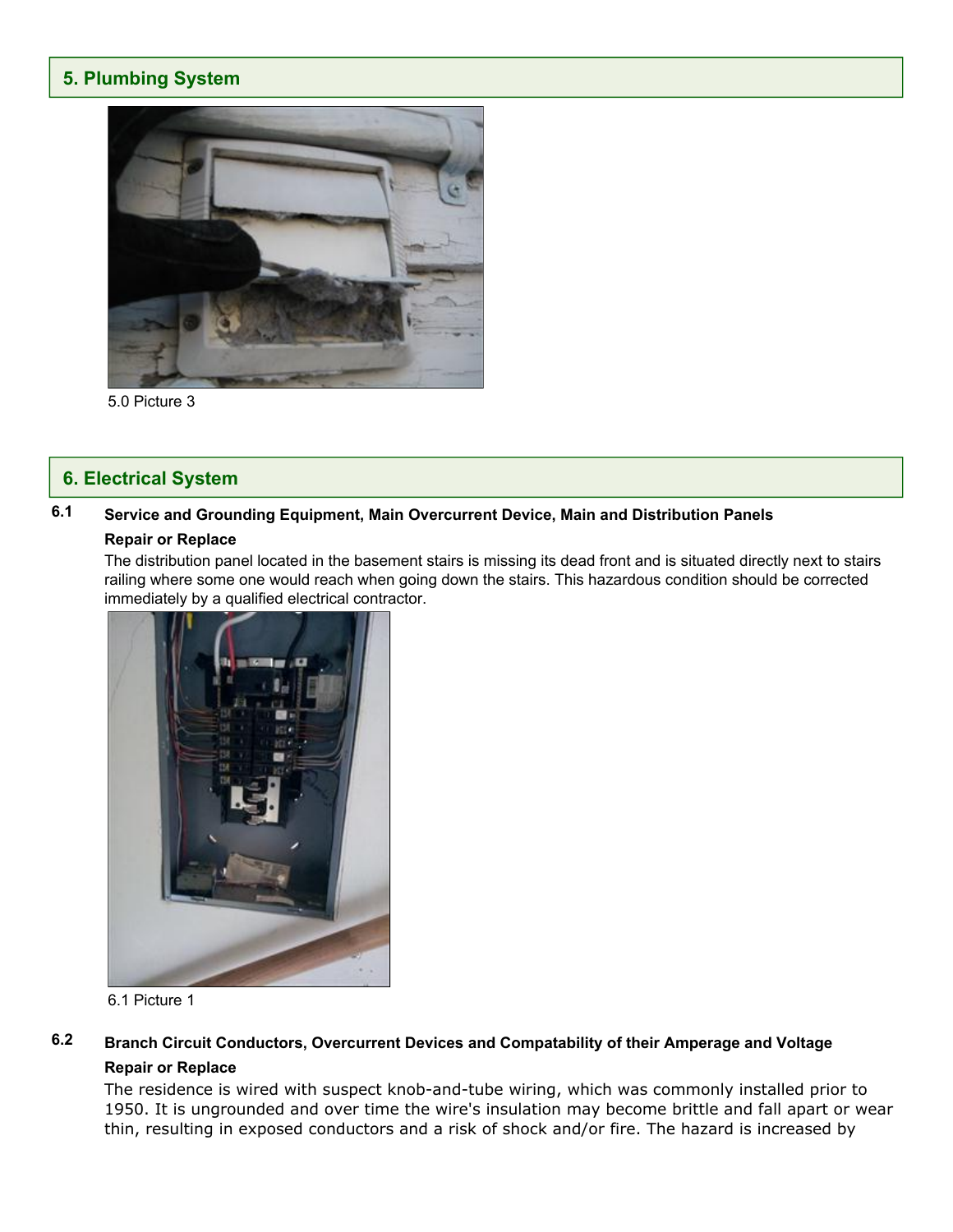### **6. Electrical System**

covering it with insulation (a common practice), and incorrectly tapping new wiring into it. The wiring should be evaluated by an electrician and certified as being safe or replaced.



6.2 Picture 1

**6.3 Connected Devices and Fixtures (Observed from a representative number operation of ceiling fans, lighting fixtures, switches and receptacles located inside the house, garage, and on the dwelling's exterior walls)**

#### **Repair or Replace**

(5) Energized uncapped Romex wiring was found in attic coiled around the plumbing vent stack. This is a safety hazard and the unused wiring should be removed or capped to prevent electric shock. This should be done by by a qualified electrician.



6.3 Picture 5

### **6.6 Location of Main and Distribution Panels**

### **Repair or Replace**

The upstairs distribution panel is not in an approved enclosure. In addition, the panel is not grounded. A qualified electrician should replace and repair.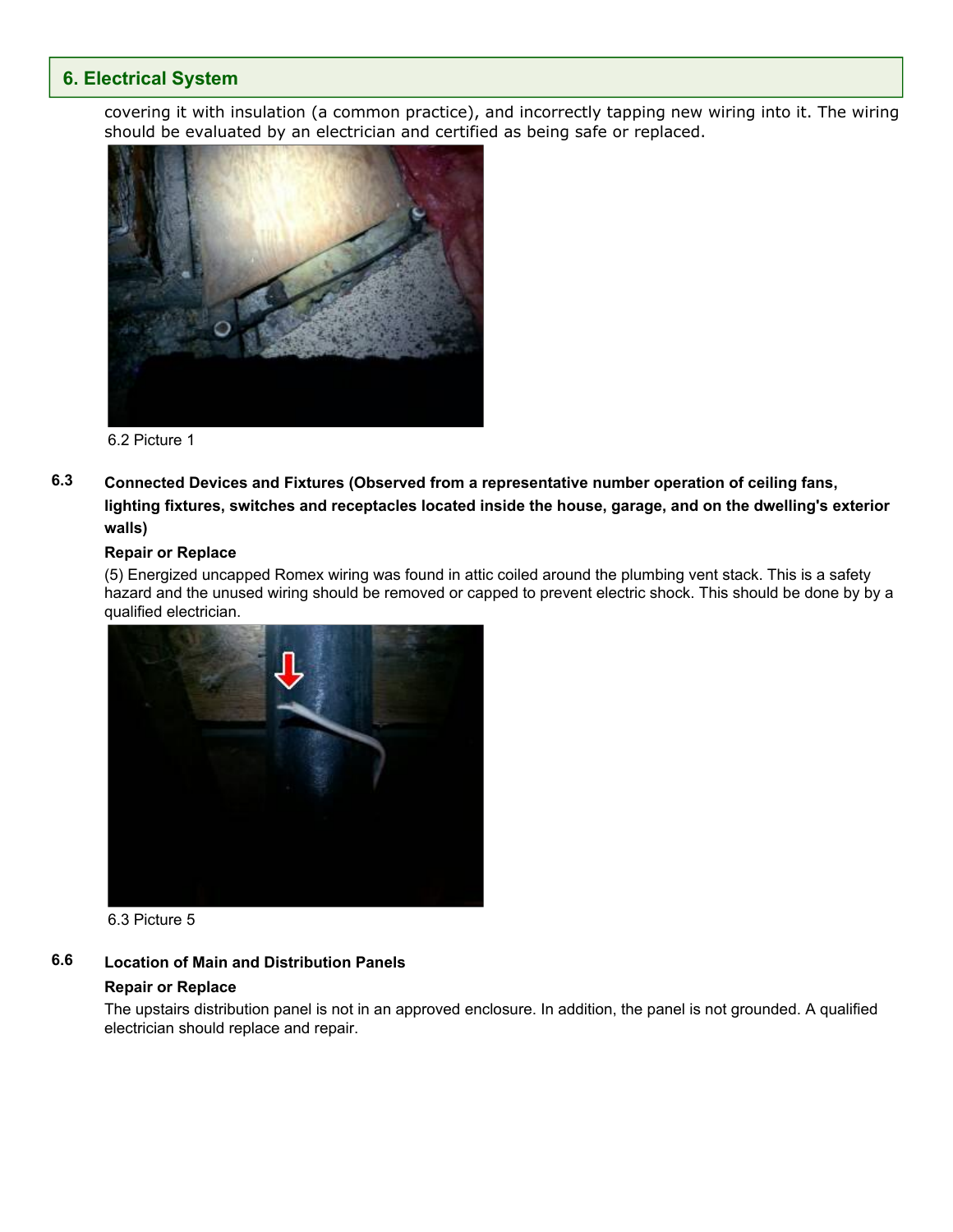### **6. Electrical System**



6.6 Picture 1

### **7. Heating / Central Air Conditioning**

### **7.5 Chimneys, Flues and Vents (for fireplaces, gas water heaters or heat systems)**

#### **Repair or Replace**

There is an uncovered hole in the chimney flue in the basement. A down draft could cause carbon monoxide to be pushed into the basement. I recommend repairing the hole with a cover.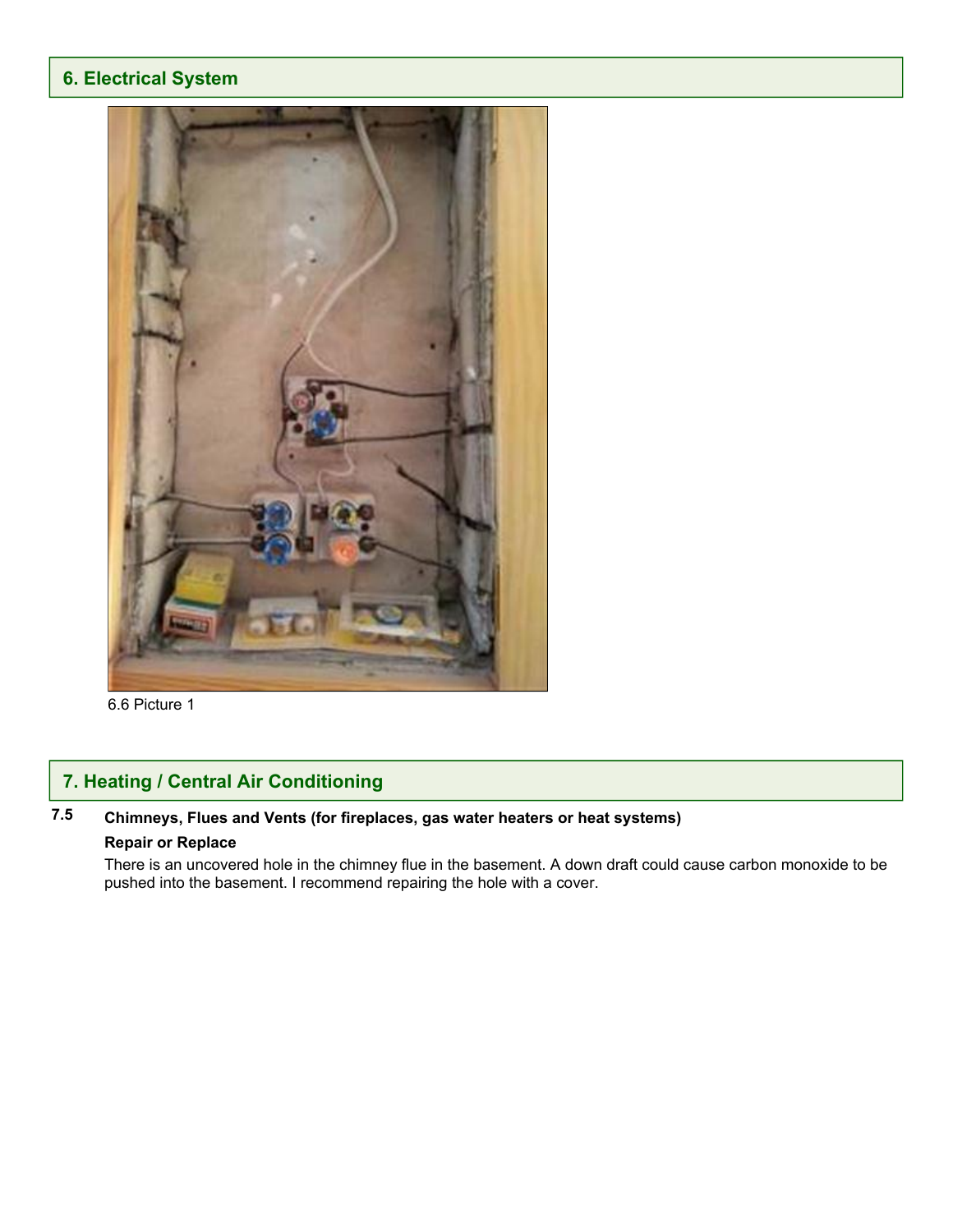### **7. Heating / Central Air Conditioning**



7.5 Picture 1

Home inspectors are not required to report on the following: Life expectancy of any component or system; The causes of the need for a repair; The methods, materials, and costs of corrections; The suitability of the property for any specialized use; Compliance or non-compliance with codes, ordinances, statutes, regulatory requirements or restrictions; The market value of the property or its marketability; The advisability or inadvisability of purchase of the property; Any component or system that was not observed; The presence or absence of pests such as wood damaging organisms, rodents, or insects; or Cosmetic items, underground items, or items not permanently installed. Home inspectors are not required to: Offer warranties or guarantees of any kind; Calculate the strength, adequacy, or efficiency of any system or component; Enter any area or perform any procedure that may damage the property or its components or be dangerous to the home inspector or other persons; Operate any system or component that is shut down or otherwise inoperable; Operate any system or component that does not respond to normal operating controls; Disturb insulation, move personal items, panels, furniture, equipment, plant life, soil, snow, ice, or debris that obstructs access or visibility; Determine the presence or absence of any suspected adverse environmental condition or hazardous substance, including but not limited to mold, toxins, carcinogens, noise, contaminants in the building or in soil, water, and air; Determine the effectiveness of any system installed to control or remove suspected hazardous substances; Predict future condition, including but not limited to failure of components; Since this report is provided for the specific benefit of the customer(s), secondary readers of this information should hire a licensed inspector to perform an inspection to meet their specific needs and to obtain current information concerning this property.

*Prepared Using HomeGauge <http://www.HomeGauge.com>* : Licensed To Michael Sauer